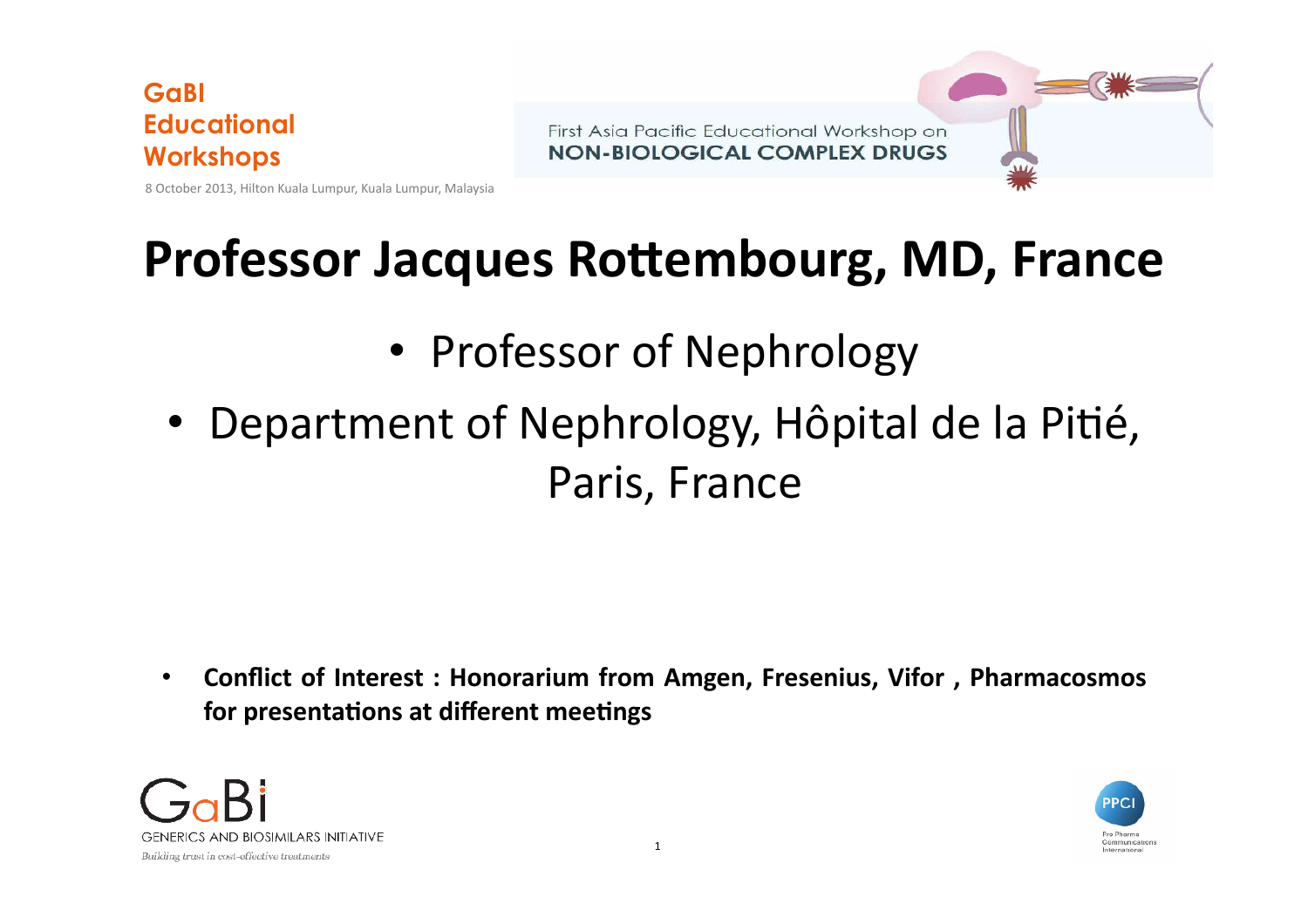

**NON-BIOLOGICAL COMPLEX DRUGS** 



8 October 2013, Hilton Kuala Lumpur, Kuala Lumpur, Malaysia

# **Substitution: clinical observations of** differences in efficacy and efficiency **(input versus output)**

## Professor Jacques Rottembourg, MD Department of Nephrology, Hôpital de la Pitié, Paris-France 8 October 2013



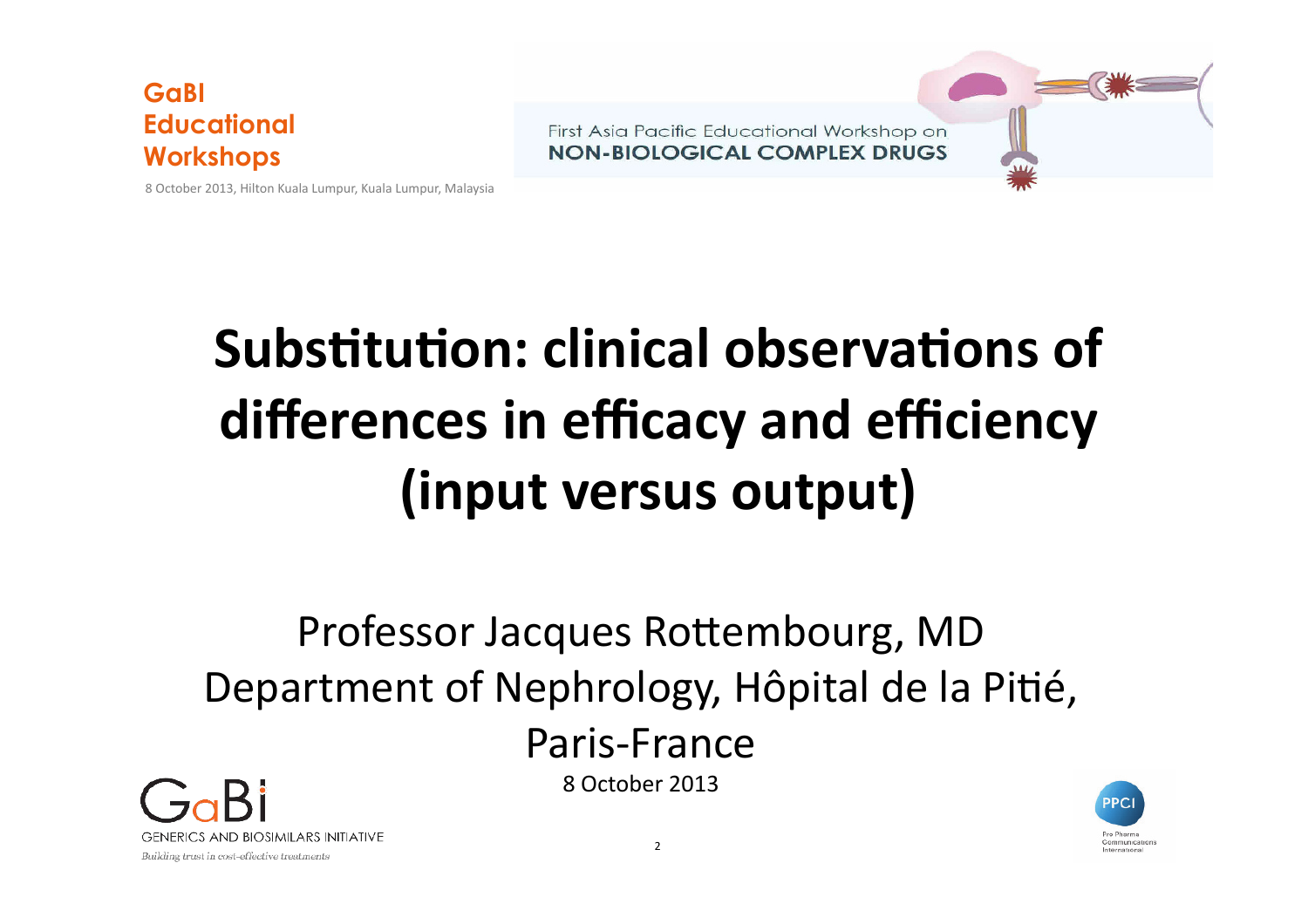First Asia Pacific Educational Workshop on **NON-BIOLOGICAL COMPLEX DRUGS** 

8 October 2013, Hilton Kuala Lumpur, Kuala Lumpur, Malaysia

## **Why the generic paradigm does not apply** to iron sucrose preparations





Simple molecule The Contract Contract "Generic" (identical copy)







Complex molecule **The Complex molecule** "Similar" (non identical copy)

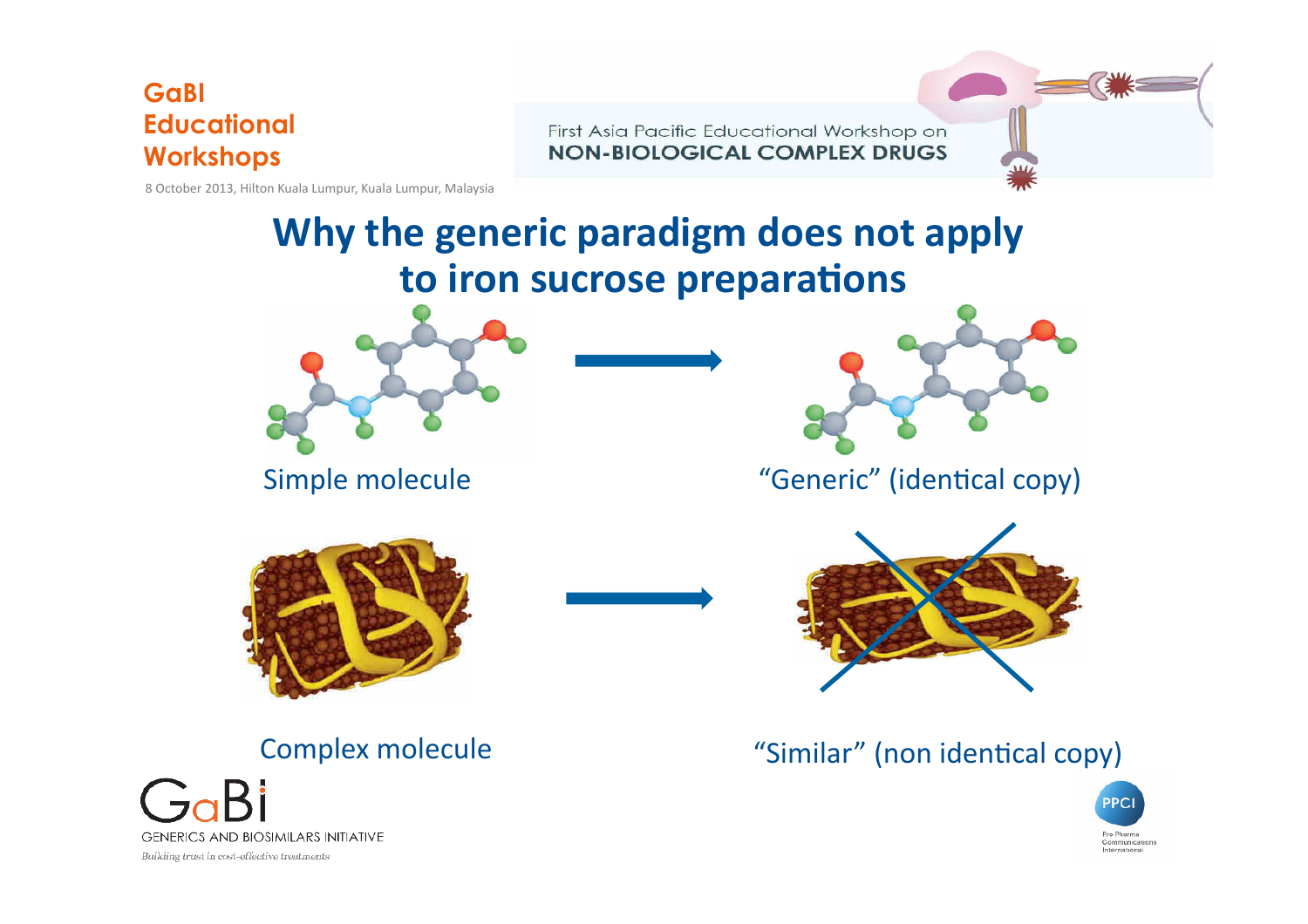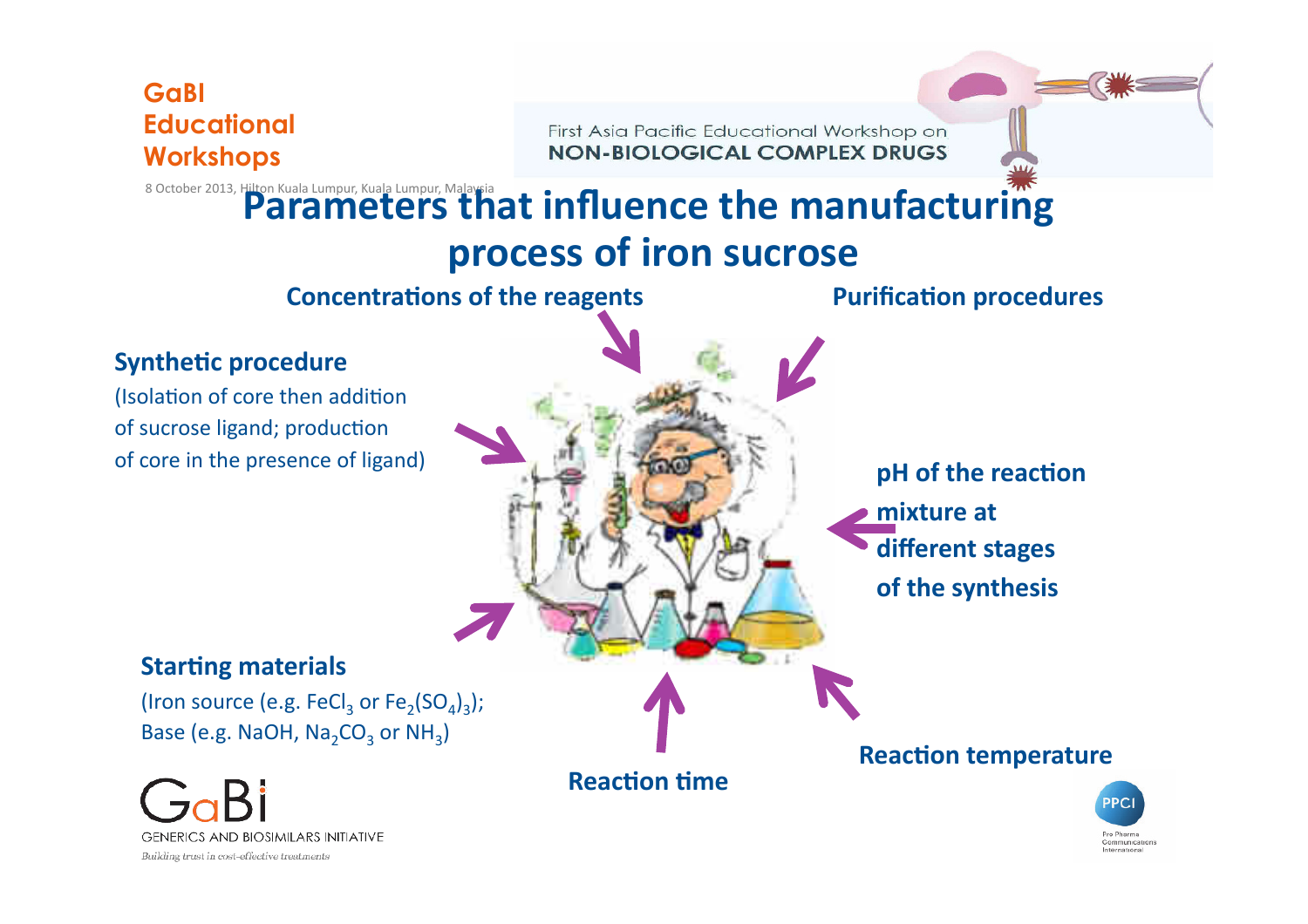First Asia Pacific Educational Workshop on **NON-BIOLOGICAL COMPLEX DRUGS** 



## 8 October 2013, Hilton Kuala Lumpur, Kuala Lumpur, Malaysia **"European ISS Study"**

## **Venofer<sup>®</sup> versus 4 European ISS Preparations**

| <b>Brand</b><br>(Country)     | <b>ISS Preparations   Manufacturer</b> |                                                      |
|-------------------------------|----------------------------------------|------------------------------------------------------|
| Ferroven®<br>(Turkey)         | ISS <sub>1</sub>                       | Santa Farma, Istanbul, Turkey                        |
| <b>Fer Mylan</b><br>(France)  | ISS <sub>2</sub>                       | Help SA Pharmaceuticals, Athens, Greece              |
| <b>Ferrovin</b><br>(Greece)   | ISS <sub>3</sub>                       | Rafarm Pharmaceuticals, Athens, Greece               |
| FerMed®<br>(Germany, Austria) | ISS <sub>4</sub>                       | Medice Arzneimittel GmbH Pütter Iserlohn,<br>Germany |

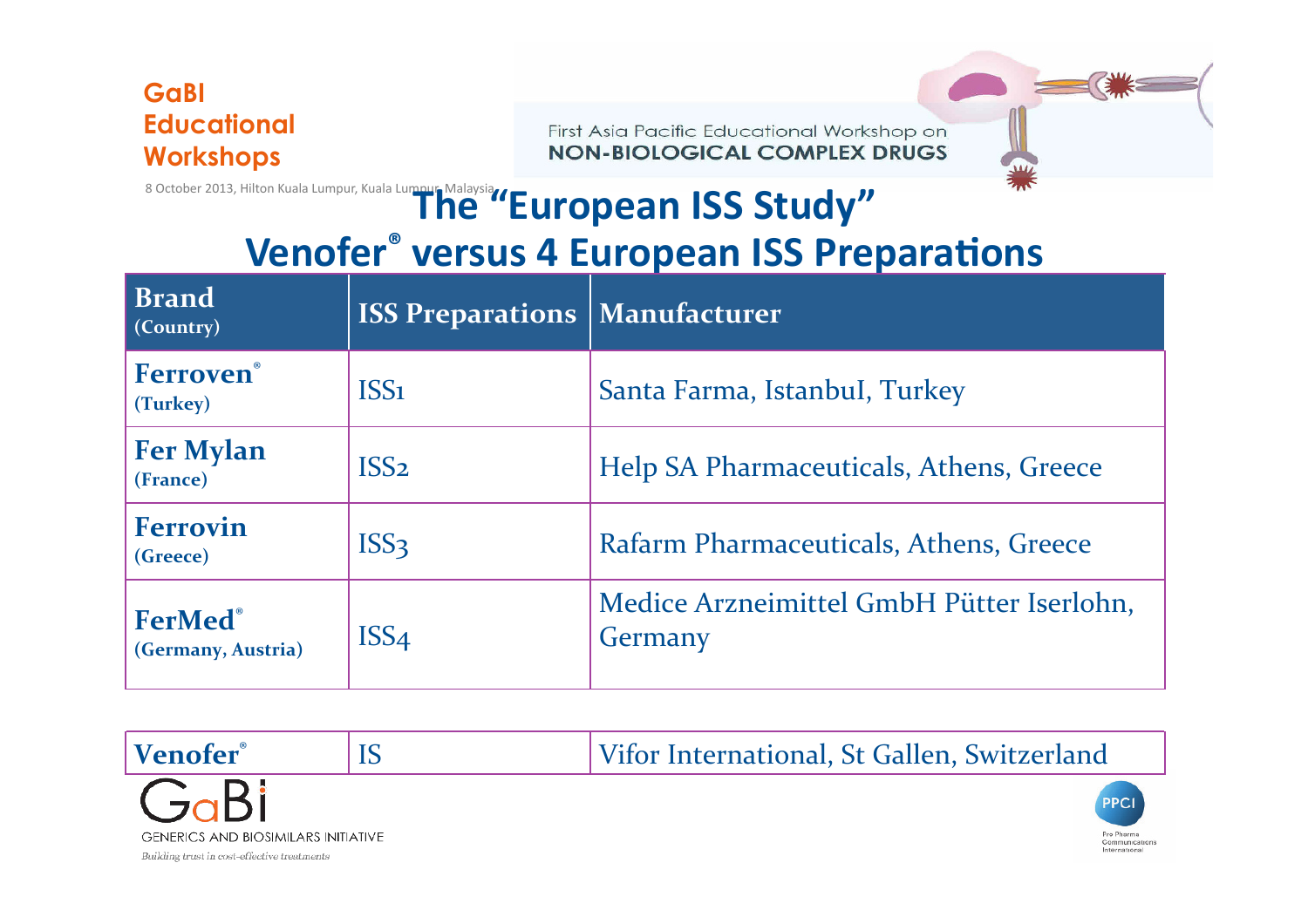8 October 2013, Hilton Kuala Lumpur, Kuala Lumpur, Malaysia

First Asia Pacific Educational Workshop on **NON-BIOLOGICAL COMPLEX DRUGS** 

**Context** 

- **Patients with Chronic Renal Failure treated by dialysis frequently** present anaemia related to deficit of Iron and Erythropoietin.
- **Control of anaemia requires ESA and Iron treatment.**
- Two iron-complexes are available in France: Venofer®, Cosmofer®.
- **From 2003 up to 2009, the exclusive use of Venofer<sup>®</sup> in the** dialysis unit resulted in good control of anaemia together with Aranesp<sup>®</sup> (ESA) administered once every week then once every two weeks.



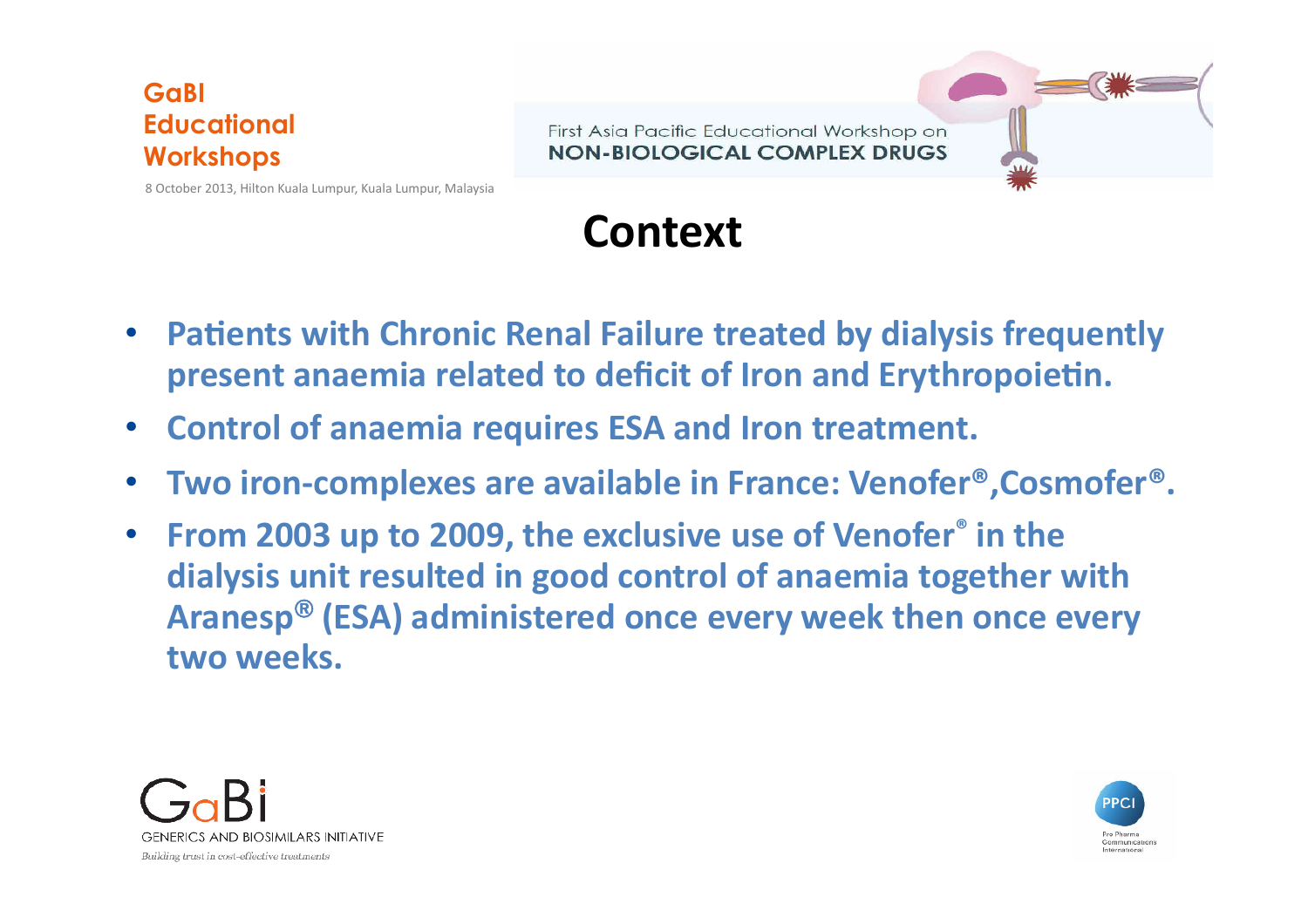First Asia Pacific Educational Workshop on **NON-BIOLOGICAL COMPLEX DRUGS** 



8 October 2013, Hilton Kuala Lumpur, Kuala Lumpur, Malaysia

## Long-Term satisfactory Clinical Situation with Venofer<sup>®</sup>

| Year | <b>Nb Sessions</b><br>per year | Mean Hb g/dL | <b>Consumption</b><br>Aranesp <sup>®</sup> µg/<br>year | <b>Consumption</b><br>Venofer <sup>®</sup><br>ampoules |
|------|--------------------------------|--------------|--------------------------------------------------------|--------------------------------------------------------|
| 2006 | 13846                          | 11,72        | 171630                                                 | 2600                                                   |
| 2007 | 14218                          | 11,88        | 178860                                                 | 2650                                                   |
| 2008 | 14596                          | 11,82        | 167880                                                 | 2700                                                   |

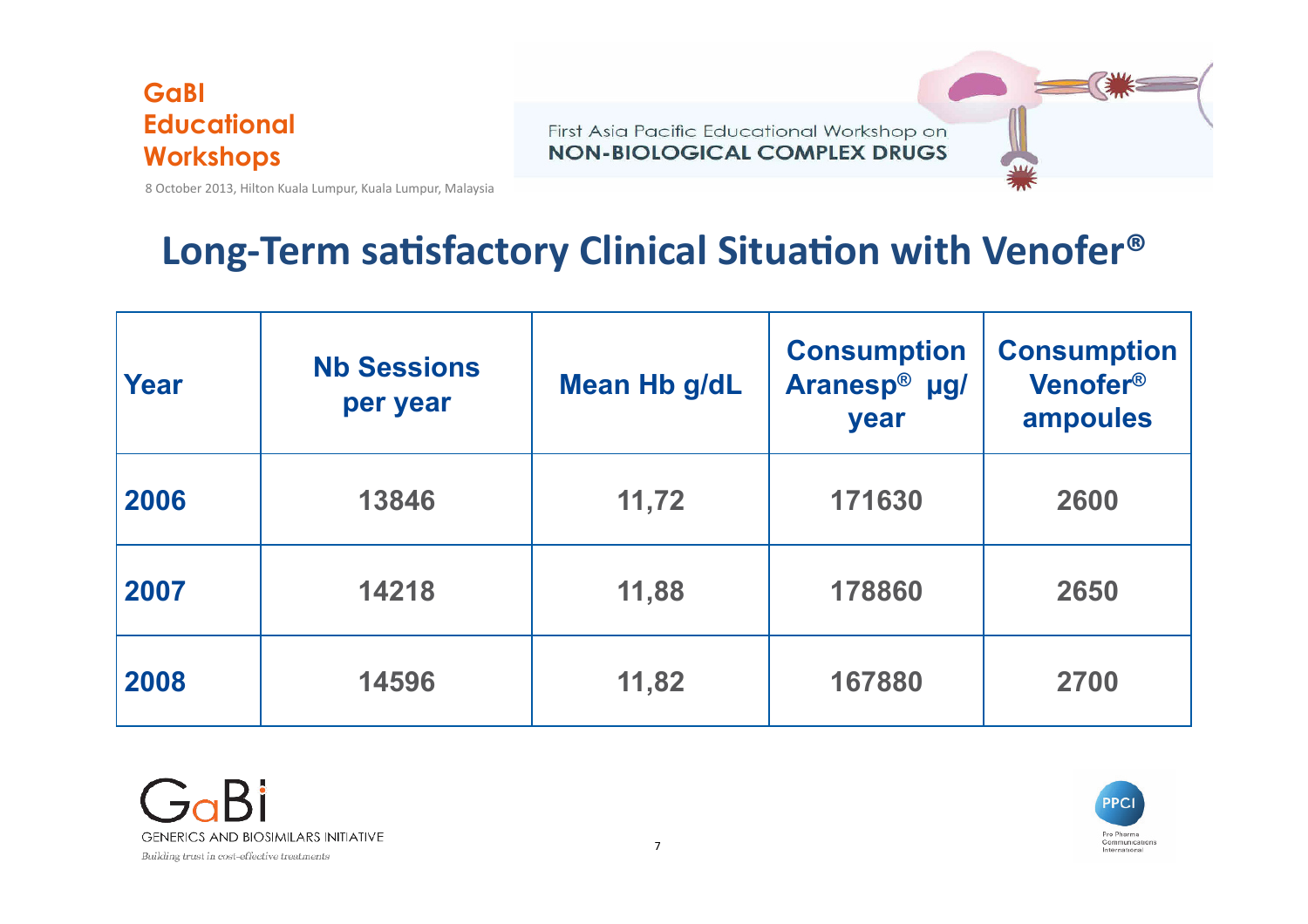First Asia Pacific Educational Workshop on **NON-BIOLOGICAL COMPLEX DRUGS** 

8 October 2013, Hilton Kuala Lumpur, Kuala Lumpur, Malaysia

**Context** 

- Patients with Chronic Renal Failure treated by dialysis frequently present with anaemia related to deficit of Iron and Erythropoietin. Control of anaemia requires ESA and Iron treatment
- Two iron-saccharose complexes are available in France: Venofer<sup>®</sup> and Cosmofer<sup>®</sup>
- From 2003 up to 2008, the exclusive use of Venofer<sup>®</sup> in the dialysis unit resulted in good control of anaemia together with Aranesp® (ESA) administered once every week then once every two weeks
- Due to a recent modification of supply, by the Pharmacy of all **hospitals in Paris, without any knowledge of this change, Fer Mylan<sup>®</sup>** was substituted for Venofer<sup>®</sup> in all dialysis units and specially in our **(Centre Suzanne Levy Paris).**
- Following the switch the physician in the unit noted that there was a **rapid change in anaemia parameters.**



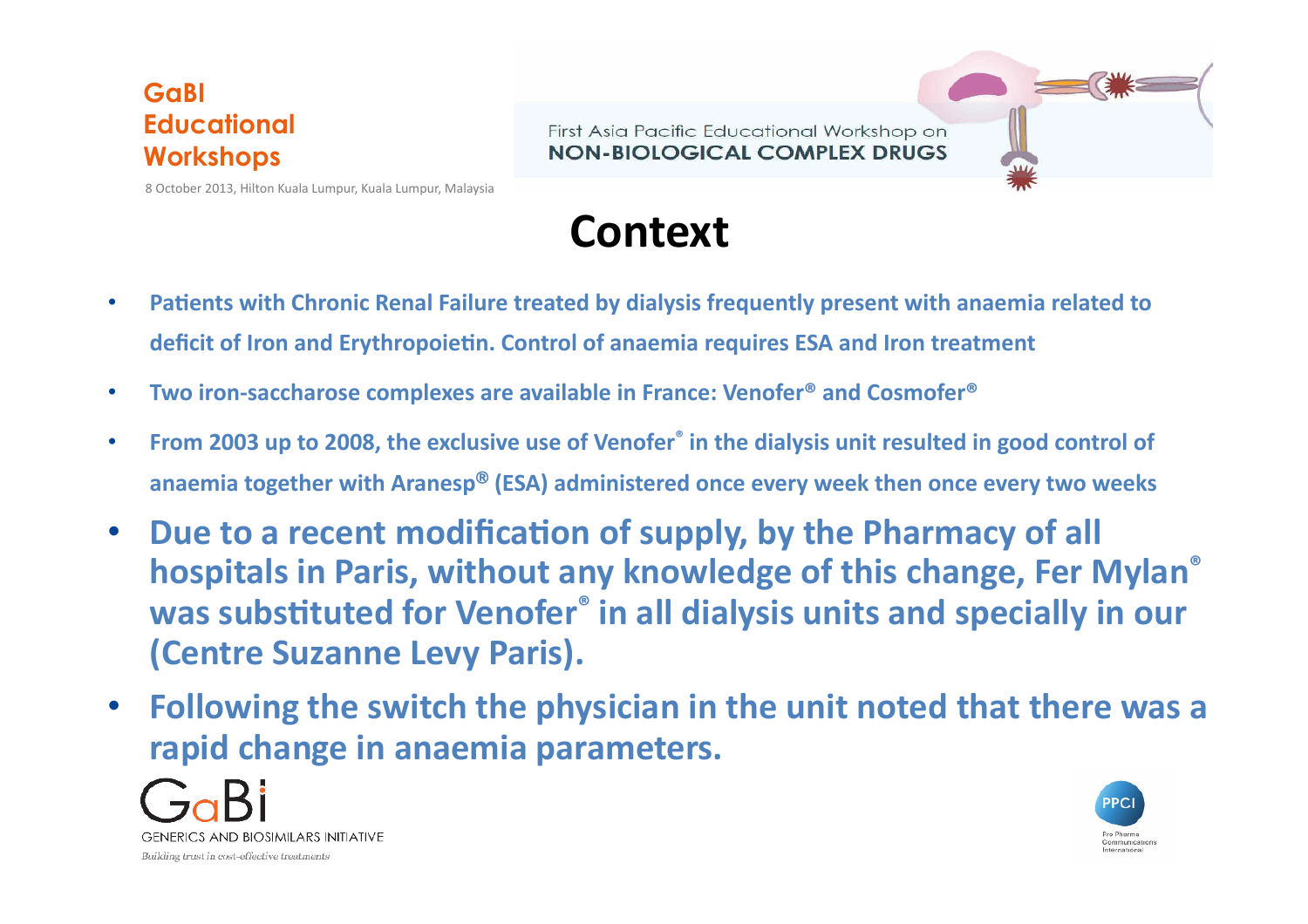8 October 2013, Hilton Kuala Lumpur, Kuala Lumpur, Malaysia

#### First Asia Pacific Educational Workshop on **NON-BIOLOGICAL COMPLEX DRUGS**

## **Objectives of the study**

### • Main objective:

• To describe and compare the impact of the switch from Venofer<sup>®</sup> to Fer Mylan<sup>®</sup> on anaemia and iron parameters in HD patients.

### **• Secondary objectives:**

- To describe the level of drug consumption for two periods **(i.e. before and after the switch).**
- To document biological parameters that are routinely collected in this setting.
- To estimate an anaemia drug expenditure for the two periods.



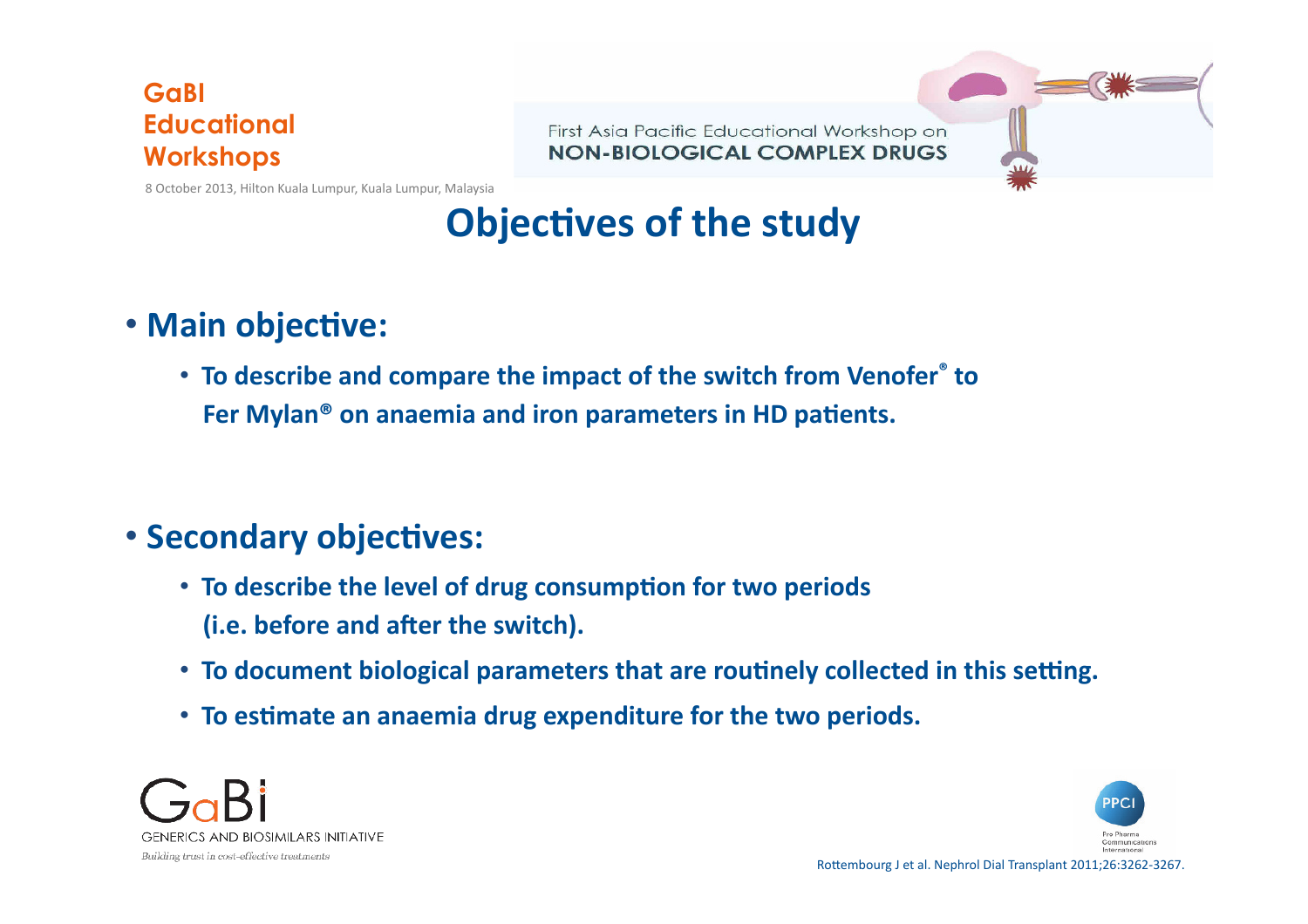First Asia Pacific Educational Workshop on **NON-BIOLOGICAL COMPLEX DRUGS** 

8 October 2013, Hilton Kuala Lumpur, Kuala Lumpur, Malaysia

## **Material and methods**

- Observational, non-interventional phase IV study.
- Open-label, retrospective and prospective comparison of Venofer<sup>®</sup> and Fer Mylan<sup>®</sup> **based on routinely collected data.**
- Patient population consisted of HD patients receiving regular dialysis follow-up at the centre.
- **Comparison of two 27-week periods:** 
	- P1: 01 December  $08 \rightarrow 07$  June 09 (Venofer<sup>®</sup>)
	- **P2: 29 June 09**  $\rightarrow$  **03 January 10 (Fer Mylan<sup>®</sup>)**
	- Data for part of June were excluded because the two products were simultaneously available.



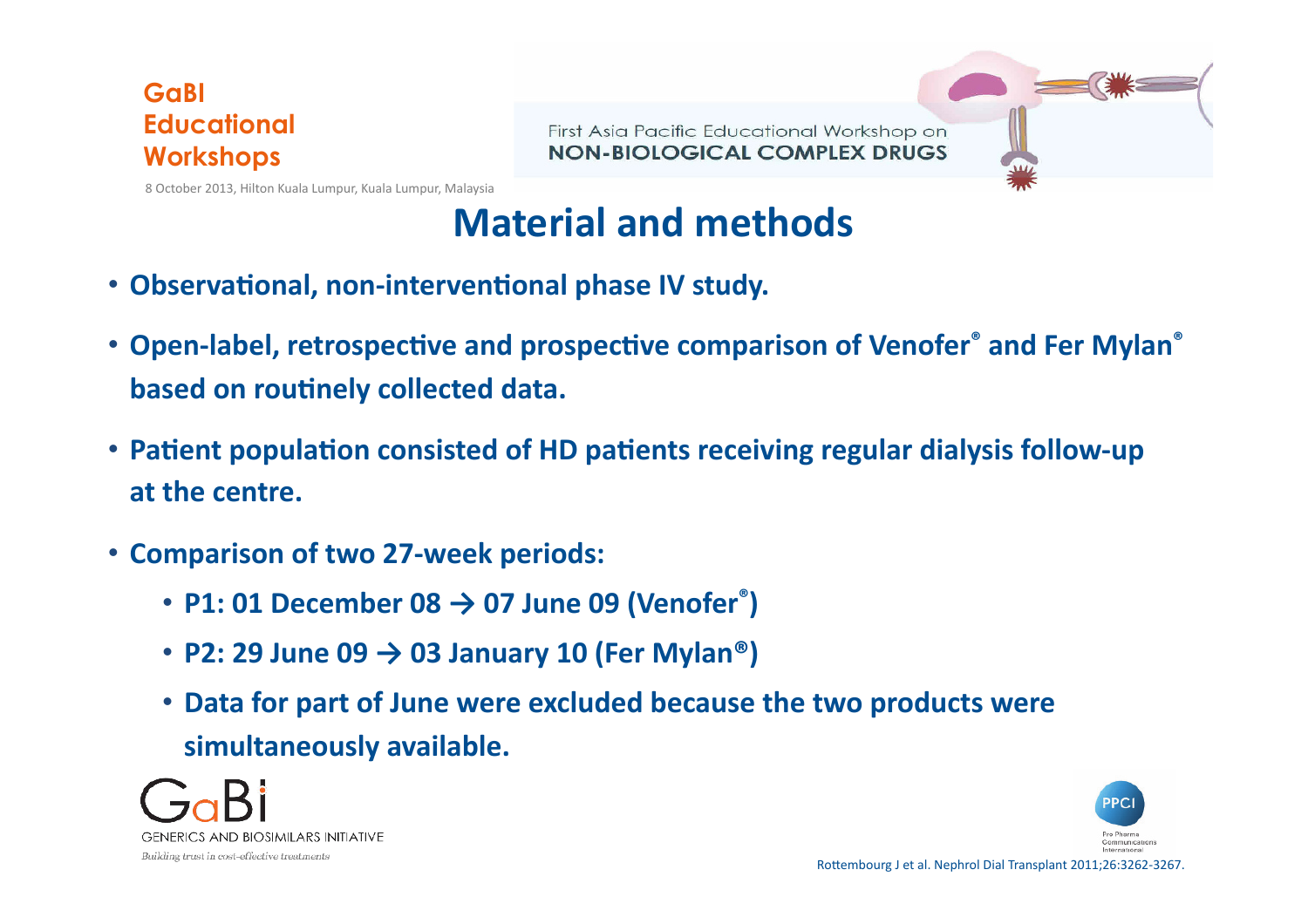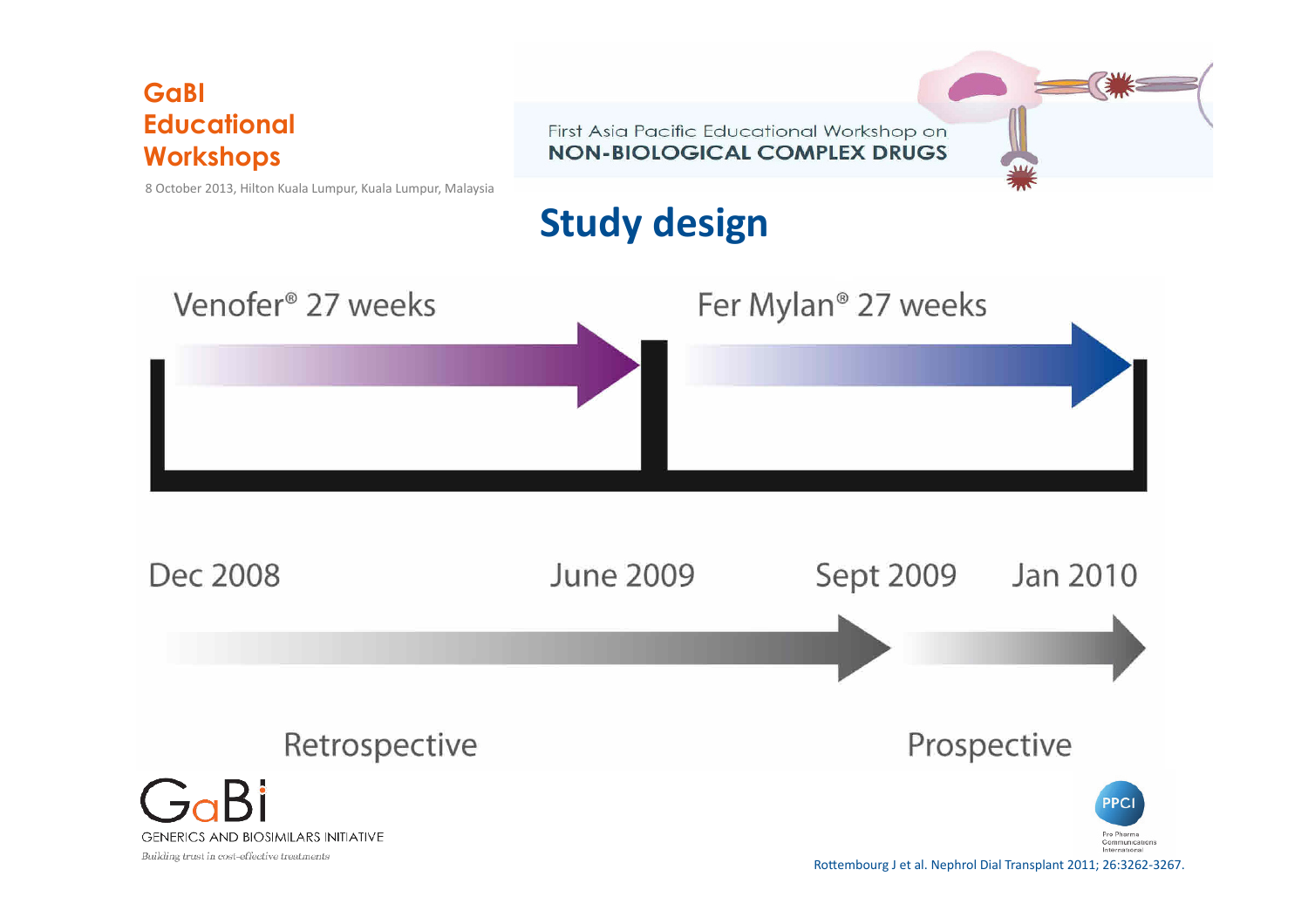8 October 2013, Hilton Kuala Lumpur, Kuala Lumpur, Malaysia

First Asia Pacific Educational Workshop on **NON-BIOLOGICAL COMPLEX DRUGS** 

## **Iron and ESA treatments**

### **I.V. iron treatments:**

•Venofer<sup>®</sup> (5 mL ampoules of 100 mg iron) and Fer Mylan<sup>®</sup> (5 mL ampoules of 100 **mg** iron) prescribed according to local SmPC.

•I.V. iron was administered once a week during the second dialysis session at weekly dosages varying from 25-100 mg iron.

### **ESA:**

•**Aranesp<sup>®</sup> (Darbepoetin-α [DA], Amgen, Thousand Oaks, CA, USA).** 

•**DA** was injected intravenously once every two weeks (even weeks) on Monday or **Tuesday.** 





Rottembourg J et al. Nephrol Dial Transplant 2011;.26:3262-3267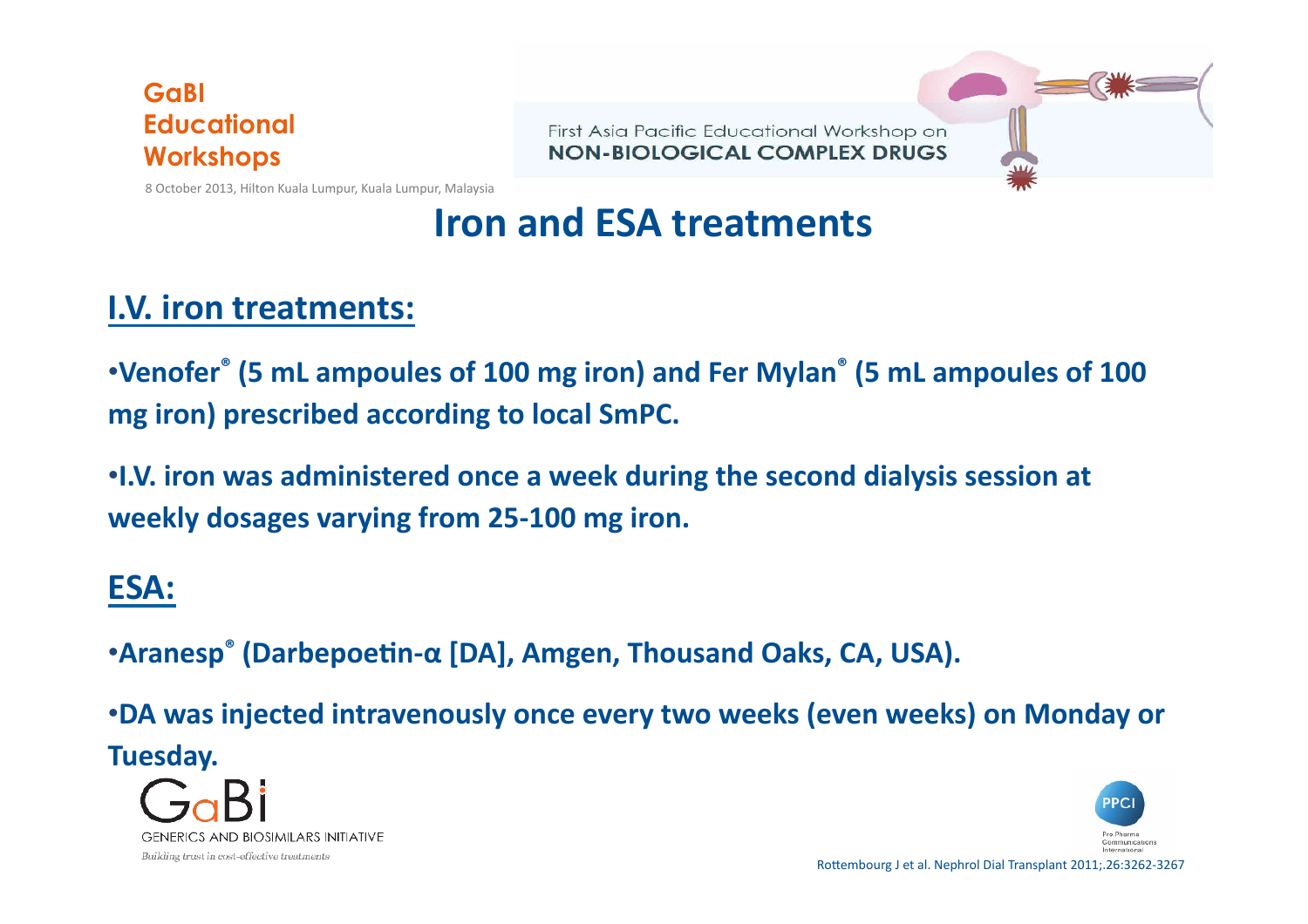First Asia Pacific Educational Workshop on **NON-BIOLOGICAL COMPLEX DRUGS** 



8 October 2013, Hilton Kuala Lumpur, Kuala Lumpur, Malaysia

### **Patient characteristics**

- Study population: **75 patients** included in the analysis: same patients in both periods.
- **Gender: 31% female and 69% male.**
- Age: 63.4 ± 15.2 y [mean ± SD].
	- **61.8** (25.7 89.1) [median (min max)].
- **Number of dialysis sessions:**
	- **P1:** 75.1 (5.1)
	- **P2: 75.1 (6.3)**
- Primary renal diseases:





Rottembourg J et al. Nephrol Dial Transplant 2011;26:3262-3267.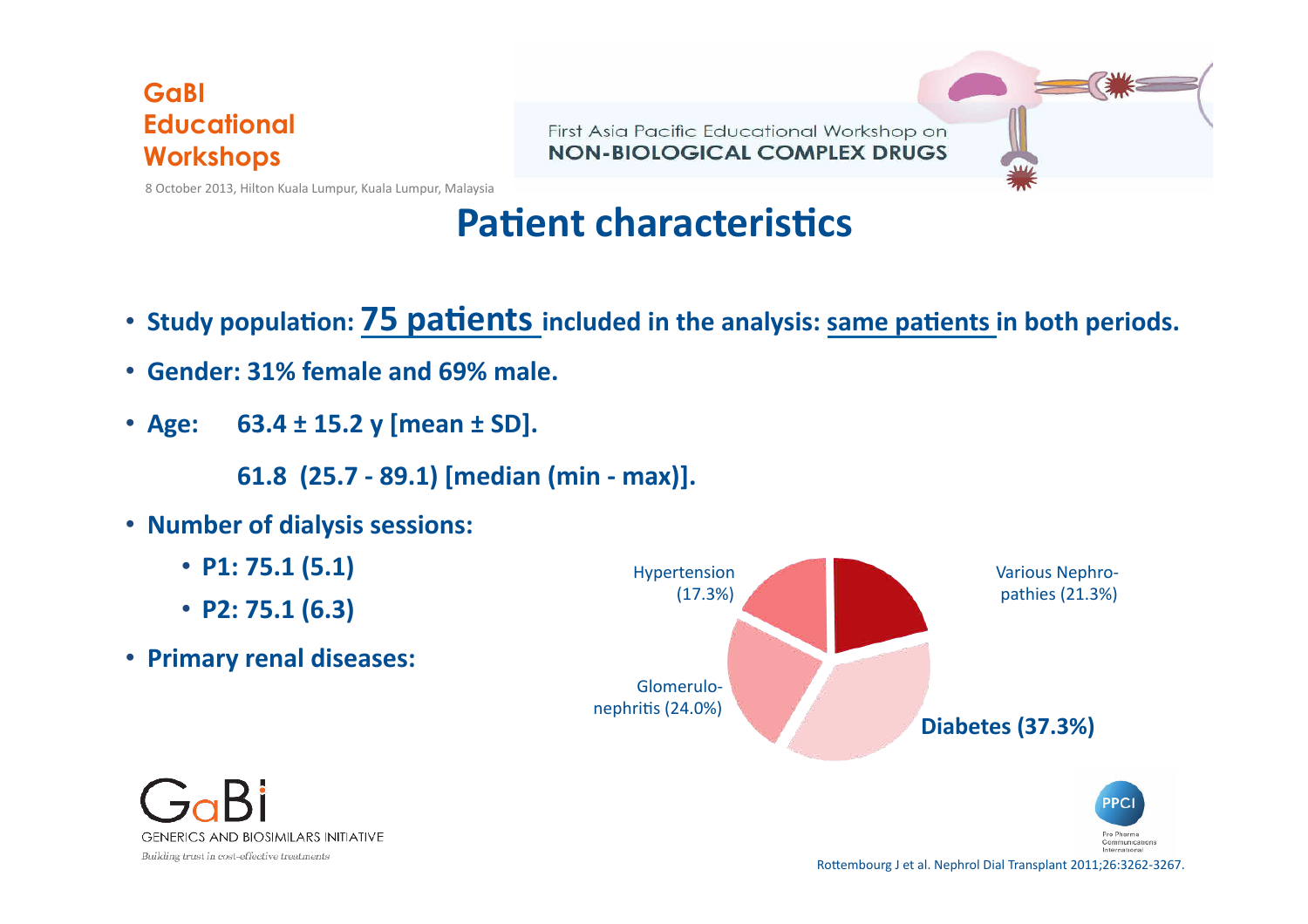8 October 2013, Hilton Kuala Lumpur, Kuala Lumpur, Malaysia



## **Results:** Hemoglobin **Iron ESA Biological Parameters**



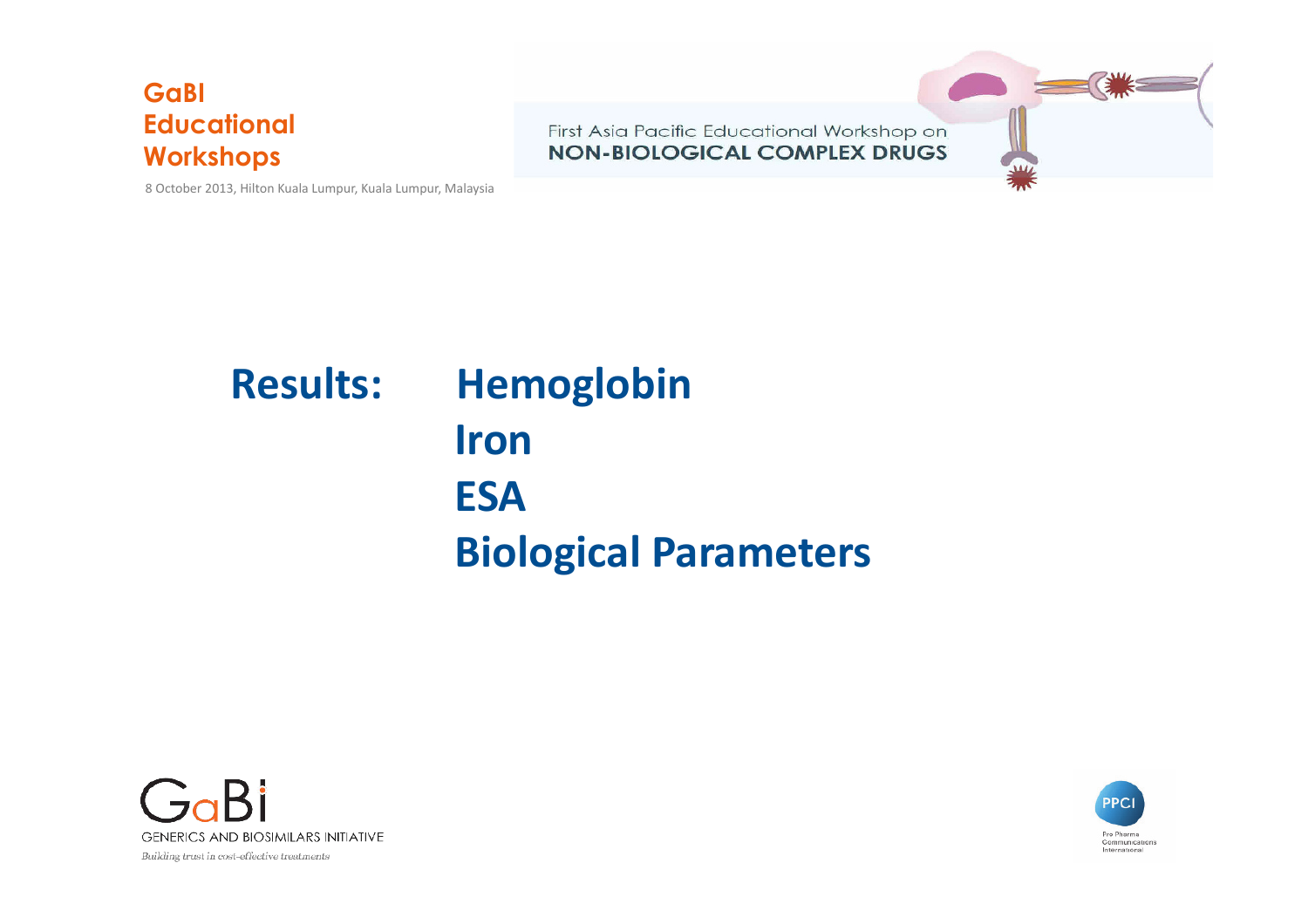First Asia Pacific Educational Workshop on **NON-BIOLOGICAL COMPLEX DRUGS** 

8 October 2013, Hilton Kuala Lumpur, Kuala Lumpur, Malaysia

## **Haemoglobin analysis: overall study period**

| Hb(g/dL)                     | Period <sub>1</sub><br>$n = 75$ | Period <sub>2</sub><br>$n = 75$                | p         |
|------------------------------|---------------------------------|------------------------------------------------|-----------|
| <b>Mean</b><br>(SD)          | $\frac{11.78}{(0.99)}$          | $\begin{array}{c} 11.48 \\ (0.98) \end{array}$ | $0.01^*$  |
| <b>Median</b><br>$(min-max)$ | 11.80<br>$(8.57-14.14)$         | 11.47<br>$(9.20 - 15.42)$                      | $0.01***$ |

\* Paired Student's t-test 

\*\* Median's t-test





Rottembourg J et al. Nephrol Dial Transplant 2011; 26:3262-3267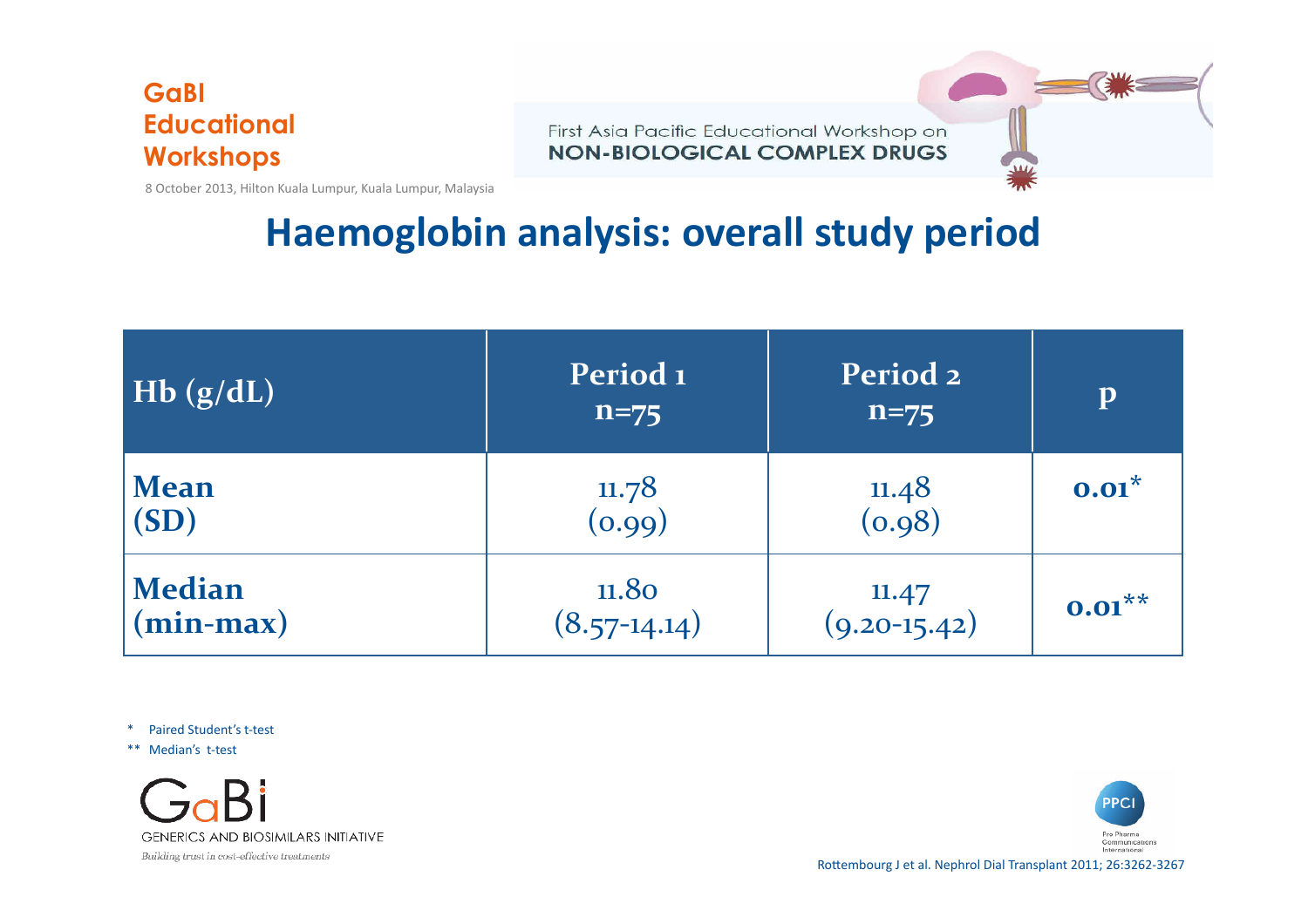First Asia Pacific Educational Workshop on **NON-BIOLOGICAL COMPLEX DRUGS** 

8 October 2013, Hilton Kuala Lumpur, Kuala Lumpur, Malaysia

### **Haemoglobin evolution over the study period**



Rottembourg J et al. Nephrol Dial Transplant 2011;26:3262-3267.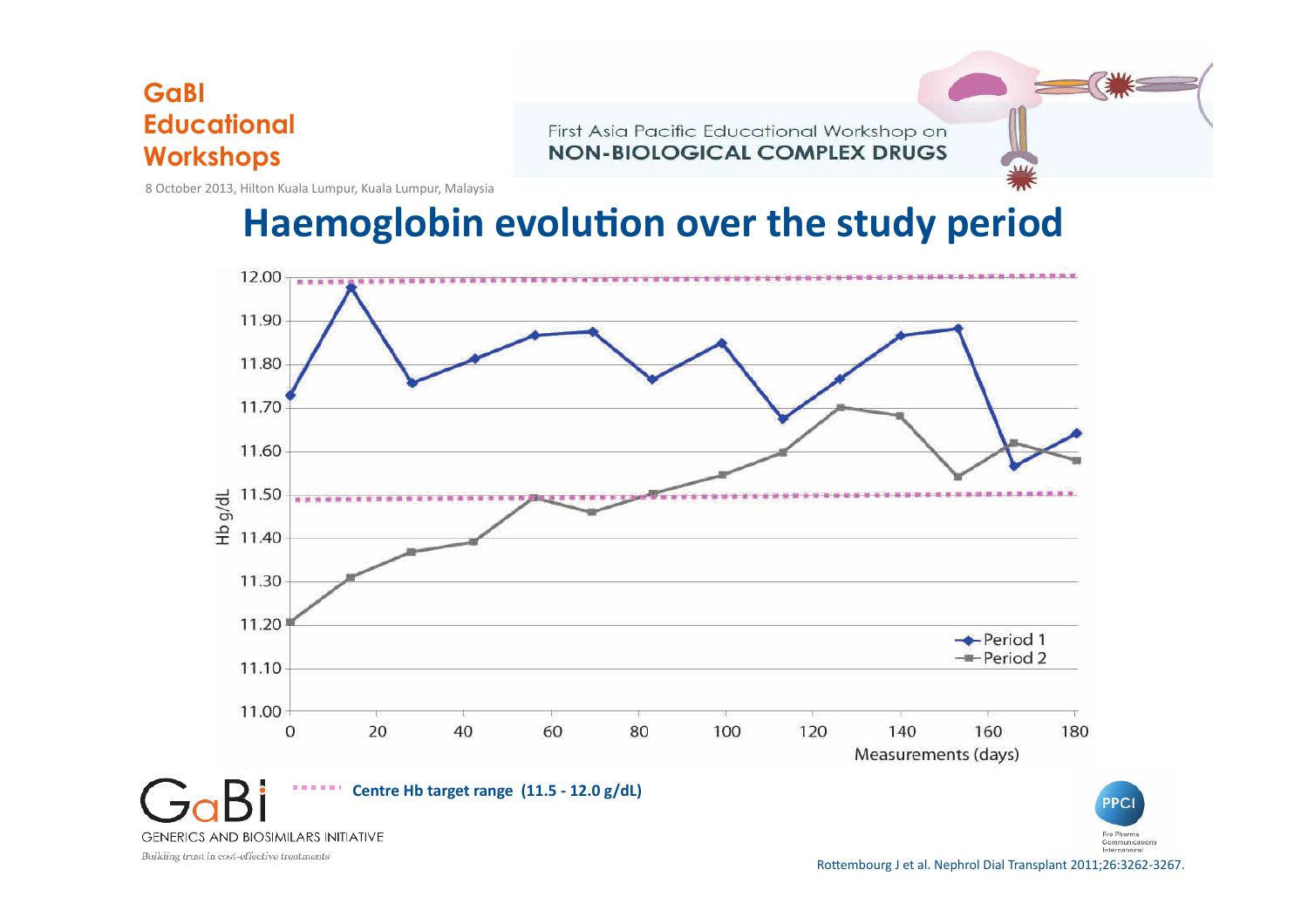First Asia Pacific Educational Workshop on **NON-BIOLOGICAL COMPLEX DRUGS** 

8 October 2013, Hilton Kuala Lumpur, Kuala Lumpur, Malaysia

## **Serum ferritin and TSAT parameters: comparison between P1 and September 2009**

|                            | Period <sub>1</sub>       | September 2009            |        |
|----------------------------|---------------------------|---------------------------|--------|
| <b>Number of patients</b>  | $n = 75$                  | $n=75$                    |        |
| <b>Serum ferritin (µg/</b> |                           |                           |        |
| Mean (SD)                  | 533.8(327.5)              | 457.7(290.4)              |        |
| Median (min -<br>max)      | 551.2<br>$(38.3-1,051.5)$ | 432.1<br>$(13.7-1,541.1)$ | 0.04   |
| <b>TSAT %</b>              |                           |                           |        |
| <b>Mean (SD)</b>           | 49.3(10.9)                | 23.3(10.2)                |        |
| Median (min -<br>max)      | $47.7(32.0-80.0)$         | $23.0(5.0-44.0)$          | 0.0001 |





Rottembourg J et al. Nephrol Dial Transplant 2011;26:3262-3267.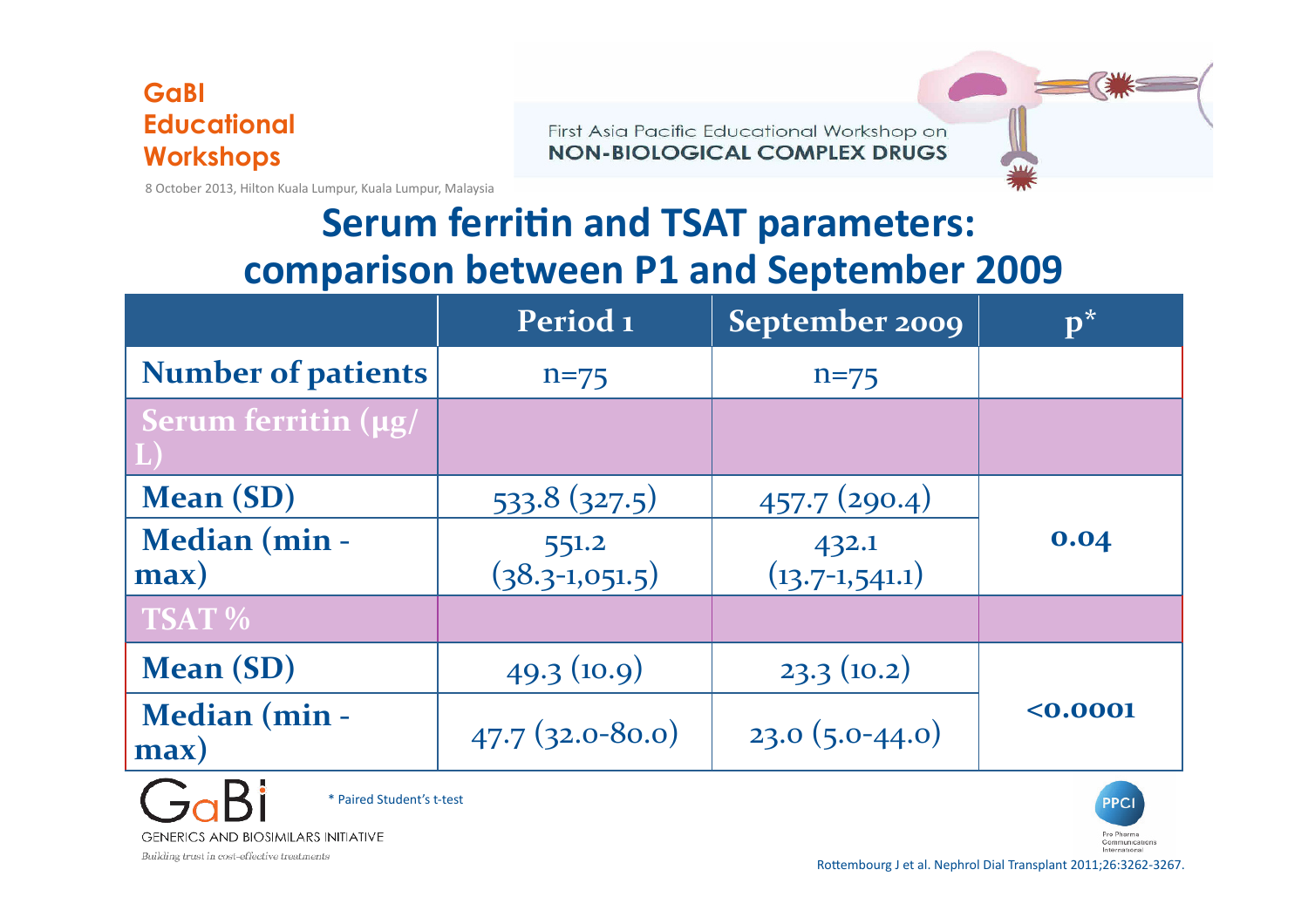First Asia Pacific Educational Workshop on **NON-BIOLOGICAL COMPLEX DRUGS** 

8 October 2013, Hilton Kuala Lumpur, Kuala Lumpur, Malaysia

### **Serum ferritin and TSAT parameters**

|                                   | Dec o8                                           | Mar o9             | Jun o9             | <b>Average P1</b>                                               | $Sep$ og           | Dec og                                     | <b>Average P2</b>                                            |
|-----------------------------------|--------------------------------------------------|--------------------|--------------------|-----------------------------------------------------------------|--------------------|--------------------------------------------|--------------------------------------------------------------|
| Serum ferritin (µg/L)             |                                                  |                    |                    | $p=0.25$ between P <sub>1</sub> and P <sub>2</sub> <sup>*</sup> |                    |                                            |                                                              |
| No. of<br><b>patients</b>         | 70                                               | 73                 | 75                 | 75                                                              | 75                 | 69                                         | 75                                                           |
| <b>Mean</b><br>(SD)               | 613<br>(369)                                     | 563<br>(506)       | 458<br>(298)       | 534<br>(328)                                                    | 458<br>(290)       | 549<br>(334)                               | 495<br>(280)                                                 |
| <b>Median</b><br>$(min-$<br>max)  | 632<br>$(11-1727)$                               | 435<br>$(25-3063)$ | 447<br>$(15-1416)$ | 551<br>$(38-1502)$                                              | 432<br>$(14-1541)$ | 498<br>$(13-1751)$                         | 475<br>$(14-1595)$                                           |
| TSAT %                            |                                                  |                    |                    |                                                                 |                    | $p$ <0.0001 between P1 and P2 <sup>*</sup> |                                                              |
| No. of<br>patients                | 70                                               | 73                 | 75                 | 75                                                              | 75                 | 69                                         | 75                                                           |
| <b>Mean</b><br>(SD)               | 49.2<br>(12.5)                                   | 48.1<br>(14.5)     | 50.0<br>(13.1)     | 49.3<br>(10.9)                                                  | 23.3<br>(10.2)     | 26.4<br>(10.7)                             | 24.5<br>(9.4)                                                |
| <b>Median</b><br>$(\min -$<br>max | 49.0<br>$(27 - 86)$<br>AND BIOSIMILARS INITIATIV | 44.0<br>$(23-110)$ | 48.0<br>$(26-86)$  | 47.7<br>$(32 - 80)$                                             | 23.0<br>$(5-44)$   | 24.0<br>$(4-55)$                           | 24.0<br>$(6 - 44)$<br>Communications<br><b>Informational</b> |

Building trust in cost-effective treatments

\* Paired Student's t-test 

Rottembourg J et al. Nephrol Dial Transplant 2011;26:3262-3267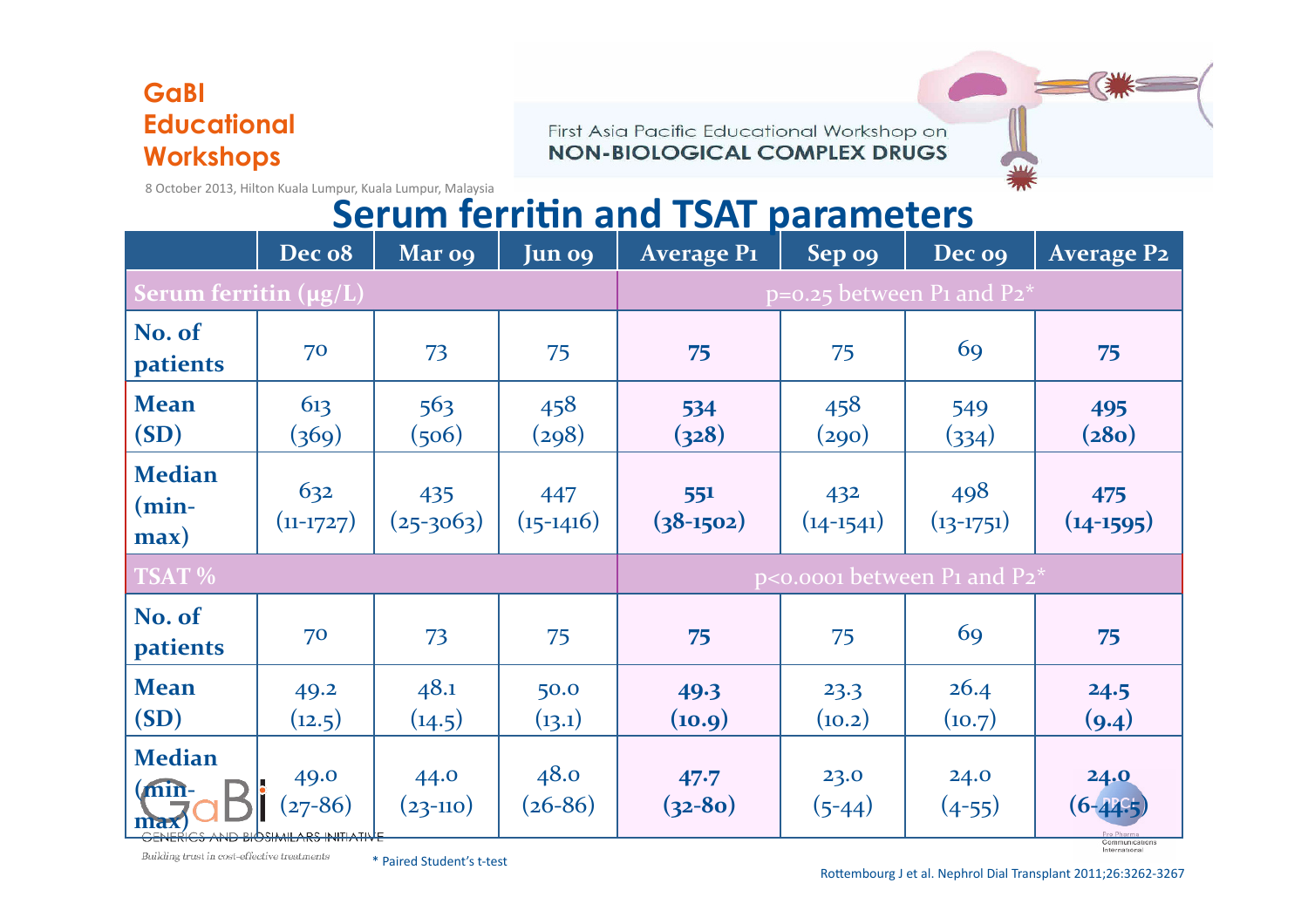First Asia Pacific Educational Workshop on **NON-BIOLOGICAL COMPLEX DRUGS** 



8 October 2013, Hilton Kuala Lumpur, Kuala Lumpur, Malaysia

## **Iron consumption according to period**

|                                                 | Period 1<br>$n = 75$  | Period <sub>2</sub><br>$n = 75$ | $\frac{0}{0}$<br>change | $\mathbf{p}^*$ |
|-------------------------------------------------|-----------------------|---------------------------------|-------------------------|----------------|
| Cumulative dose (mg) -<br>all patients          | 92,300                | 124,250                         | $+34.6%$                |                |
| Mean dose per patient<br>(SD)(mg)               | 1,230.7(879)          | 1,656.7(836)                    | $+34.6%$                |                |
| Median (range)                                  | 1,300<br>$(o-2, 8oo)$ | 1,500<br>$(o_{-4,100})$         |                         | 0.001          |
| <b>Number of vials - all</b><br><b>patients</b> | 923.0                 | 1,242.5                         | $+34.6%$                |                |
| Number of vials / patient<br>(SD)               | 12.3(8.8)             | 16.6(8.4)                       | $+34.6%$                | 0.001          |
| • 6 patients without iron during Period 1       |                       |                                 |                         |                |

**GENERICS AND BIOSIMILARS INITIATIVE** 

• 1 patient without iron during Period 2 \* Paired Student's t-test 

Pro Pharma Communications

Building trust in cost-effective treatments

- 21

Rottembourg J et al. Nephrol Dial Transplant 2011; 26:3262-3267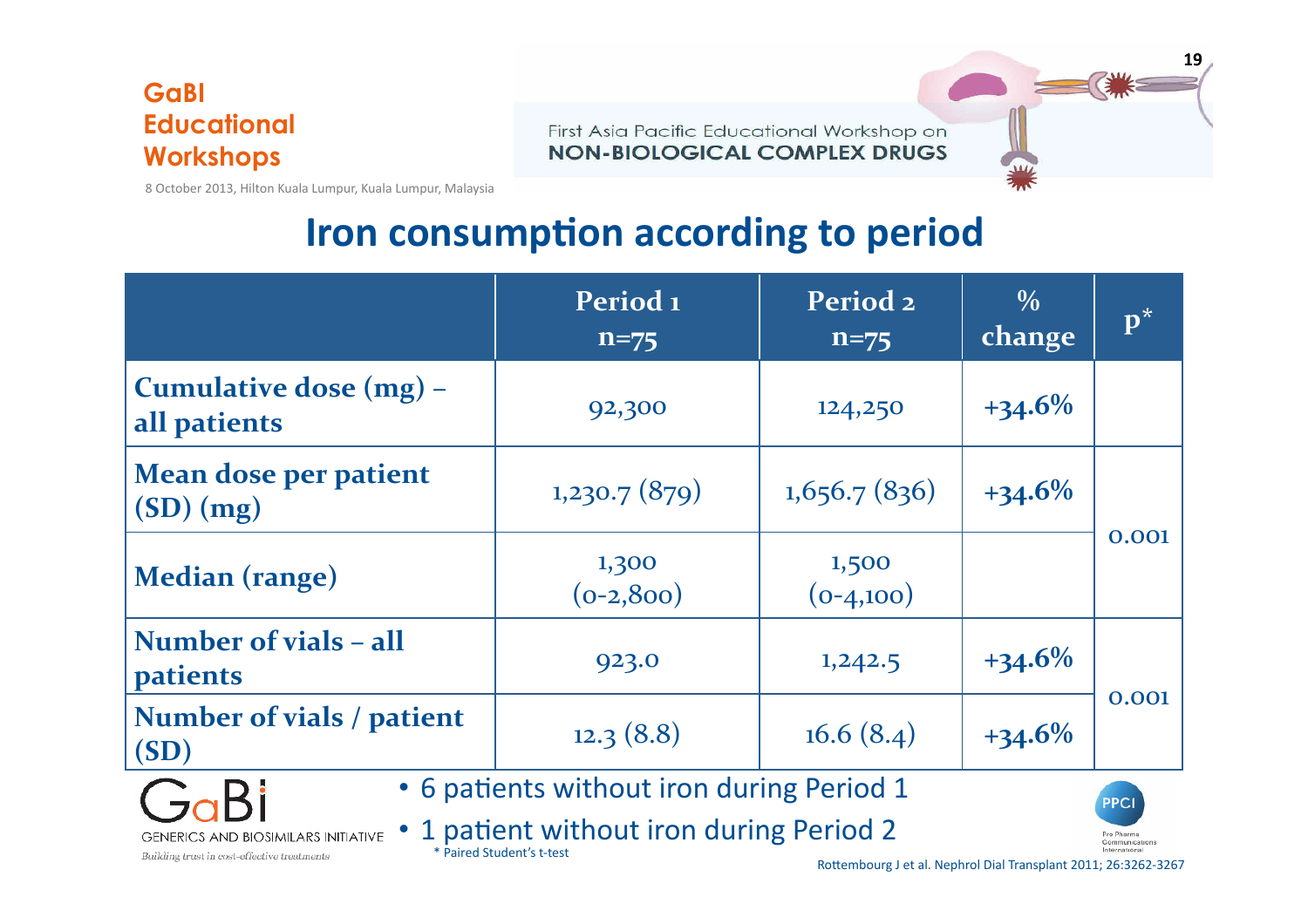First Asia Pacific Educational Workshop on **NON-BIOLOGICAL COMPLEX DRUGS** 



### **ESA consumption according to period**

|                                                    | Period 1<br>$n = 75$ | Period <sub>2</sub><br>$n = 75$   | $\frac{0}{0}$<br>change | $\mathbf{p}^*$ |
|----------------------------------------------------|----------------------|-----------------------------------|-------------------------|----------------|
| Cumulative dose $(\mu g)$ – all<br><i>patients</i> | 73,510               | 82,750                            | $+12.6%$                |                |
| DA µg/kg/week dose per patient<br>(SD)             | 0.58(0.52)           | 0.66(0.64)                        | $+13.8%$                | 0.13           |
| Mean dose per patient $(SD)(\mu g)$                | 980.1(756)           | 1,103.3(908)                      | $+12.6%$                |                |
| Median $(min - max)$                               |                      | $780 (o-4,200)$   $780 (o-4,000)$ |                         | 0.12           |



\* Paired Student's t-test 

PPCI Pro Pharma Communications<br>International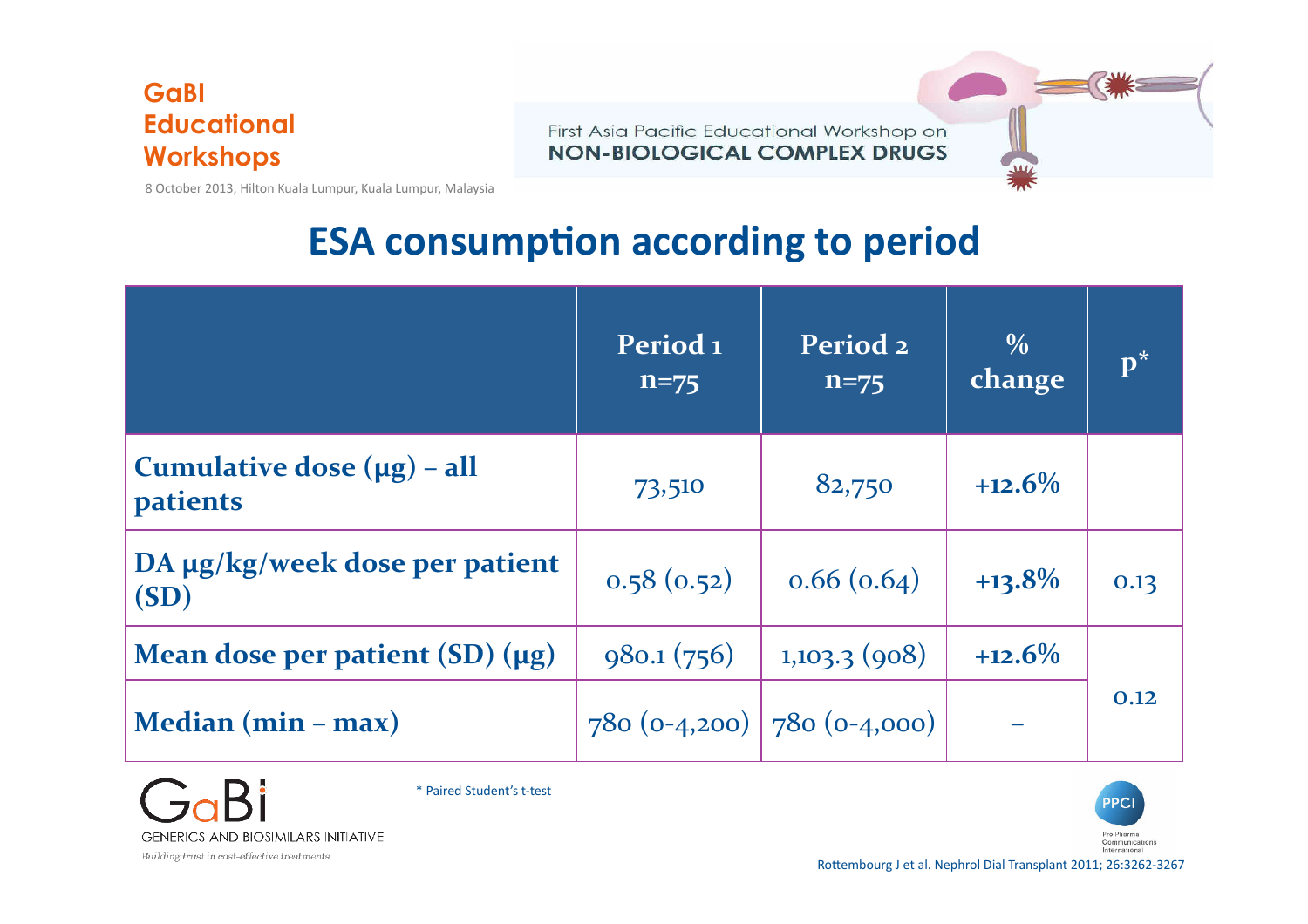First Asia Pacific Educational Workshop on **NON-BIOLOGICAL COMPLEX DRUGS** 

8 October 2013, Hilton Kuala Lumpur, Kuala Lumpur, Malaysia

### Hb evolution in relation to iron and ESA usage in P1 and P2

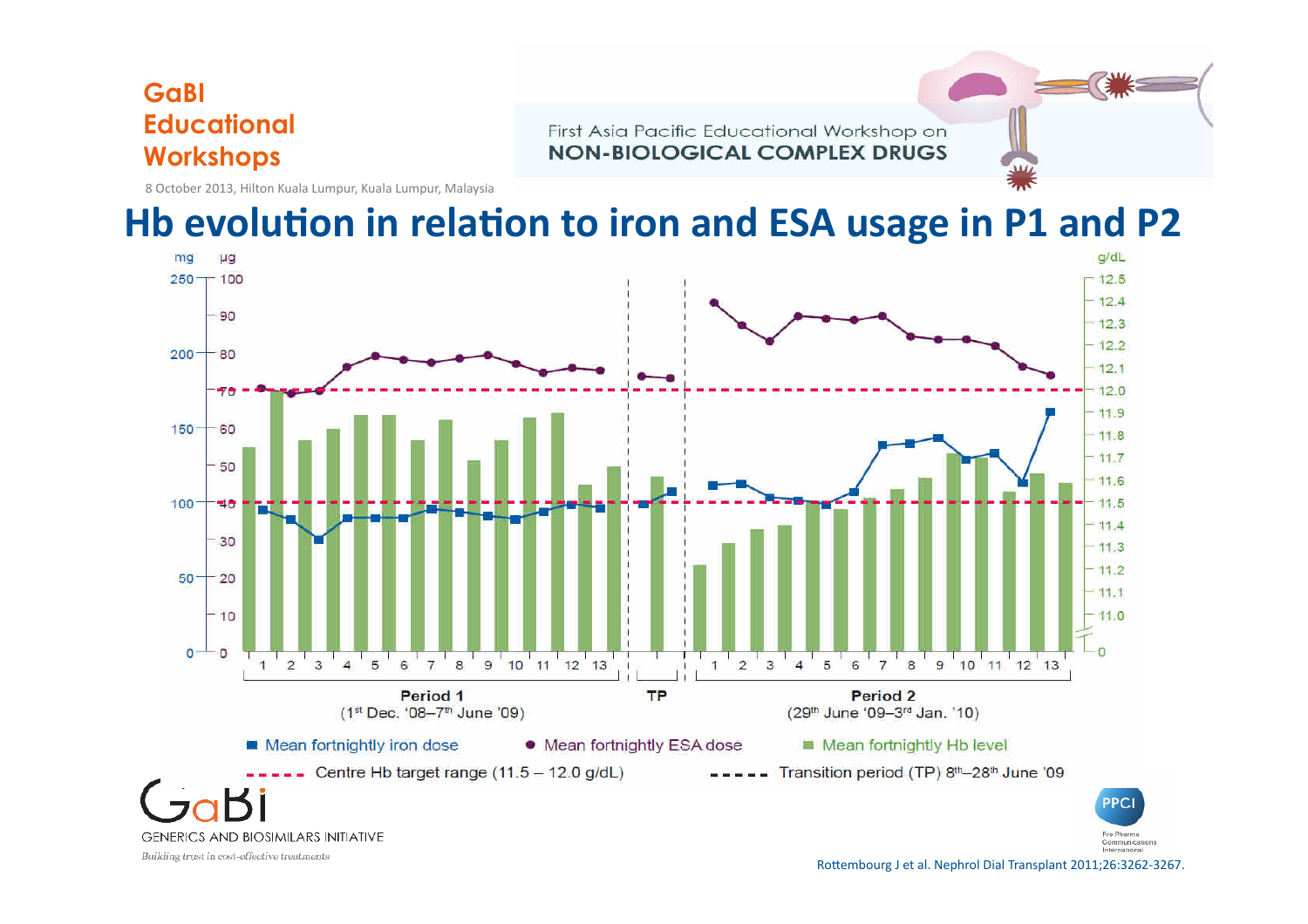First Asia Pacific Educational Workshop on **NON-BIOLOGICAL COMPLEX DRUGS** 

8 October 2013, Hilton Kuala Lumpur, Kuala Lumpur, Malaysia

## **Biological Parameters**

|                              | <b>Period 1</b>     | <b>Period 2</b>     | $p^*$        |
|------------------------------|---------------------|---------------------|--------------|
| <b>Number of patients</b>    | $n = 75$            | $n = 75$            |              |
| <b>Calcium (mmol/L)</b>      | 2.24(0.16)          | 2.23(0.14)          | 0.35         |
| Mean (SD) / median (min-max) | $2.22(1.78-2.62)$   | $2.20(1.88 - 2.56)$ |              |
| <b>Phosphorus (mmol/L)</b>   | $1.76(0.48)$ /      | 1.63(0.35)          | 0.0002       |
| Mean (SD) / median (min-max) | $1.69(0.61 - 3.10)$ | $1.64(0.81 - 2.33)$ |              |
| $Ca x P$                     | 3.96(1.12)          | $3.65(0.83)$ /      | $\le 0.0001$ |
| Mean (SD) / median (min-max) | $4.00(1.35-6.42)$   | $3.71(1.75-5.09)$   |              |
| Alkaline phosphatase (IU/L)  | 109.7(96.2)         | 110.6(83.4)         | 0.83         |
| Mean (SD) / median (min-max) | 91.5 (46.5-869)     | 94.5 (46-726.5)     |              |
| PTH ng/L                     | 359.2 (294.6) /     | 340.5 (262.9) /     | 0.47         |
| Mean (SD) / median (min-max) | 249 (36-1456.5)     | 273 (31.1290)       |              |



**GENERICS AND BIOSIMILARS INITIATIVE**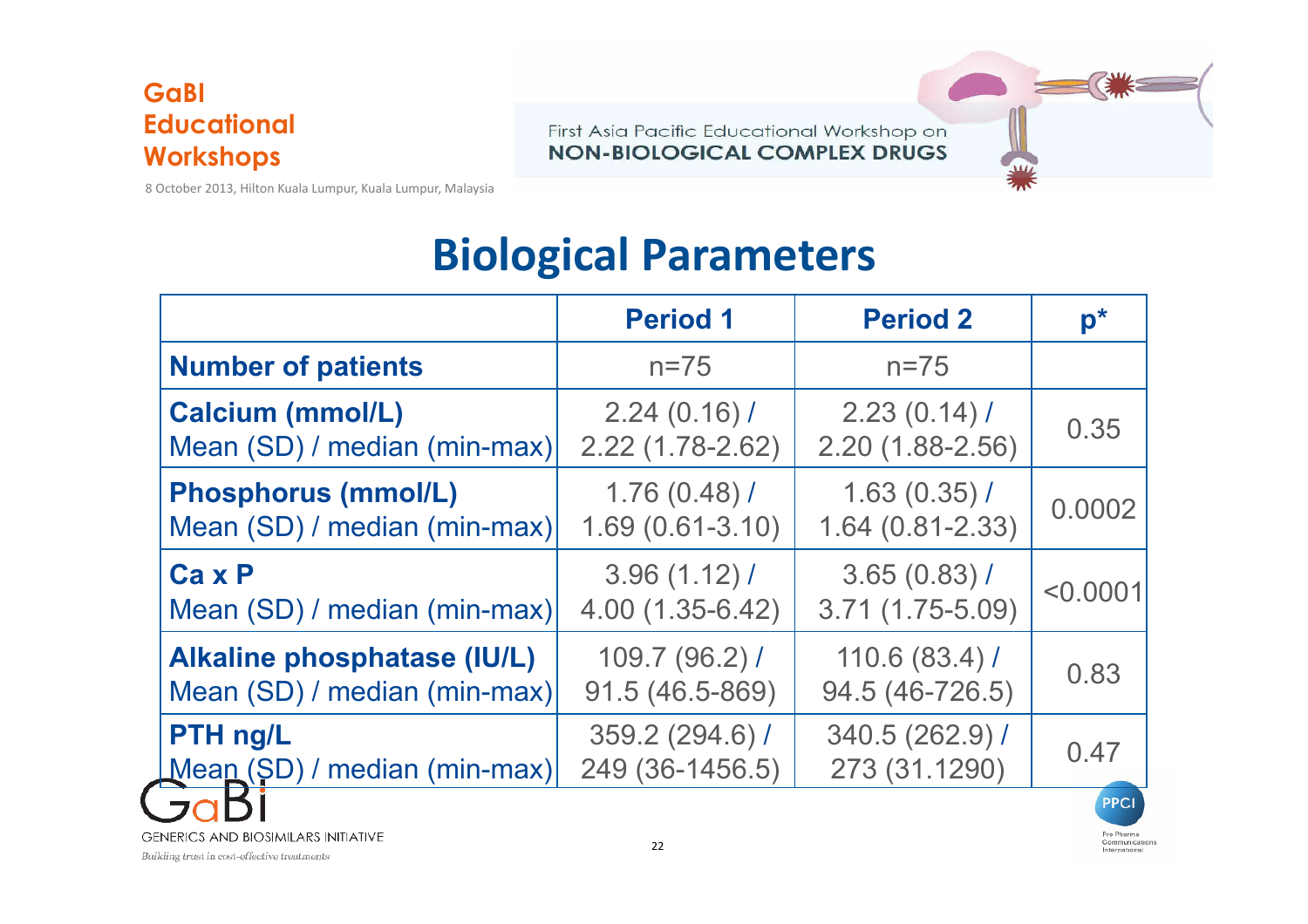First Asia Pacific Educational Workshop on **NON-BIOLOGICAL COMPLEX DRUGS** 

8 October 2013, Hilton Kuala Lumpur, Kuala Lumpur, Malaysia

## **Biological Parameters**

|                                                    | <b>Period 1</b>                               | <b>Period 2</b>                                | $\mathbf{D}^*$ |
|----------------------------------------------------|-----------------------------------------------|------------------------------------------------|----------------|
| <b>Number of patients</b>                          | $n = 75$                                      | $n = 75$                                       |                |
| <b>CRP mg/L</b>                                    | 6.45(6.85)                                    | 8.43 (10.46) /                                 | 0.15           |
| Mean (SD) / median (min-max)                       | $3.00(3.00-42.00)$                            | 4.00 (3.00-57.5)                               |                |
| <b>Total Bilirubin (mg/L)</b>                      | 7.71(1.76)                                    | 8.77(2.27)                                     | 0.001          |
| Mean (SD) / median (min-max)                       | 7.67 (4.33-13.33)                             | 8.50 (5.00-18.00)                              |                |
| Fibrinogen (g/L)                                   | 4.35(1.21)                                    | 4.37(1.43)                                     | 0.8210         |
| Mean (SD) / median (min-max)                       | $4.00(2.60 - 9.53)$                           | 4.10 (2.00-10.60)                              |                |
| $\gamma$ -GT (U/L)<br>Mean (SD) / median (min-max) | 47.76 (54.00) /<br>28.00<br>$(9.33 - 295.00)$ | 46.95 (49.01) /<br>27,00<br>$(10.00 - 276.00)$ | 0.8268         |
| Aspartate aminotransferase                         | 22.28 (10.87) /                               | 22.36 (8.41) /                                 | 0.9190         |
| (AST) (UI/L)                                       | 19.33                                         | 19.50                                          |                |
| Meap (SD) / median (min-max)                       | $(11.33 - 89.33)$                             | $(10.50 - 56.50)$                              |                |
|                                                    |                                               |                                                | <b>PPCI</b>    |





Pro Pharma Communications International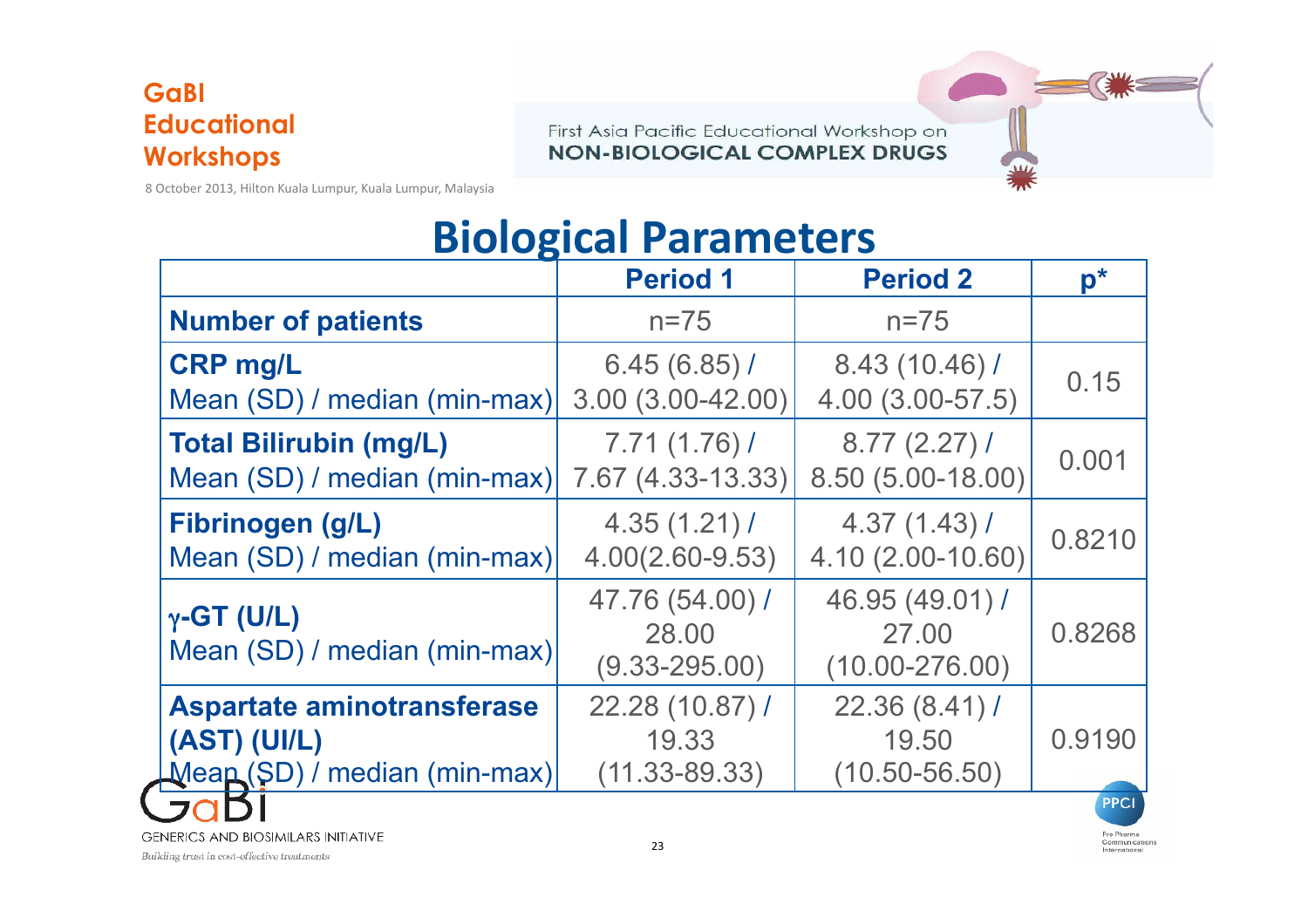8 October 2013, Hilton Kuala Lumpur, Kuala Lumpur, Malaysia



## **Economic aspects of the study**



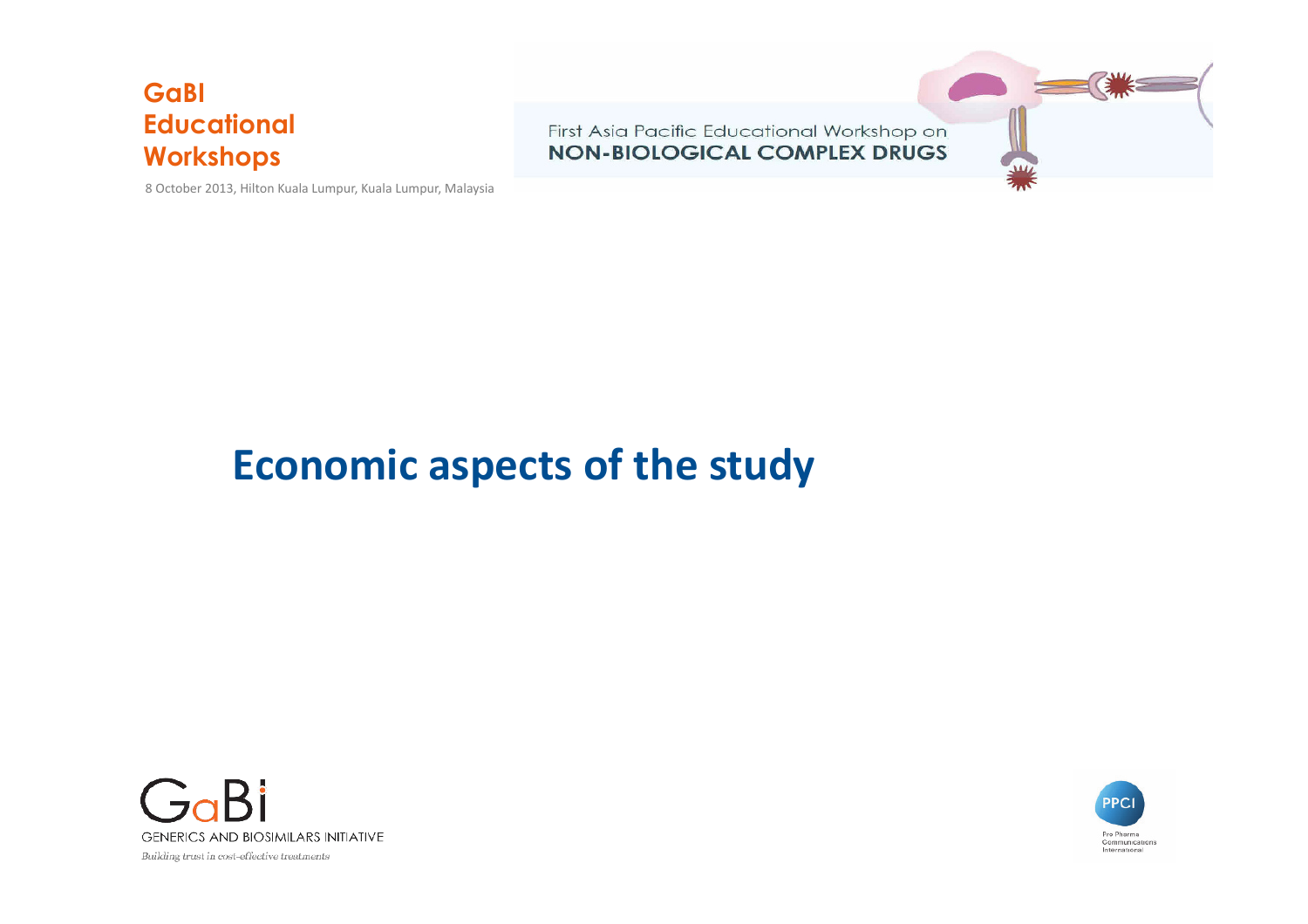First Asia Pacific Educational Workshop on **NON-BIOLOGICAL COMPLEX DRUGS** 

8 October 2013, Hilton Kuala Lumpur, Kuala Lumpur, Malaysia



Rottembourg J et al. Nephrol Dial Transplant 2011;26:3262-3267.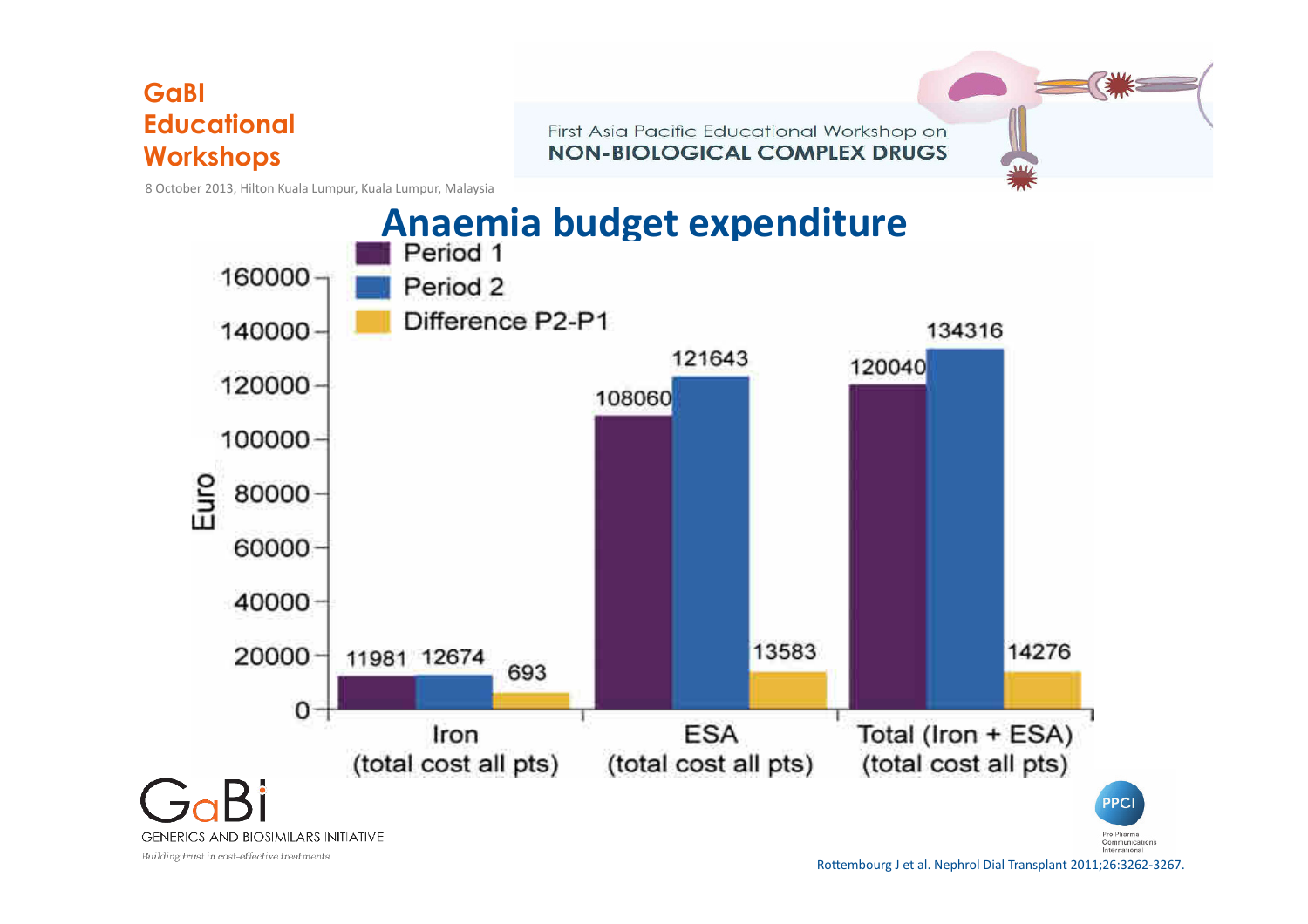8 October 2013, Hilton Kuala Lumpur, Kuala Lumpur, Malaysia



## **Discussion**



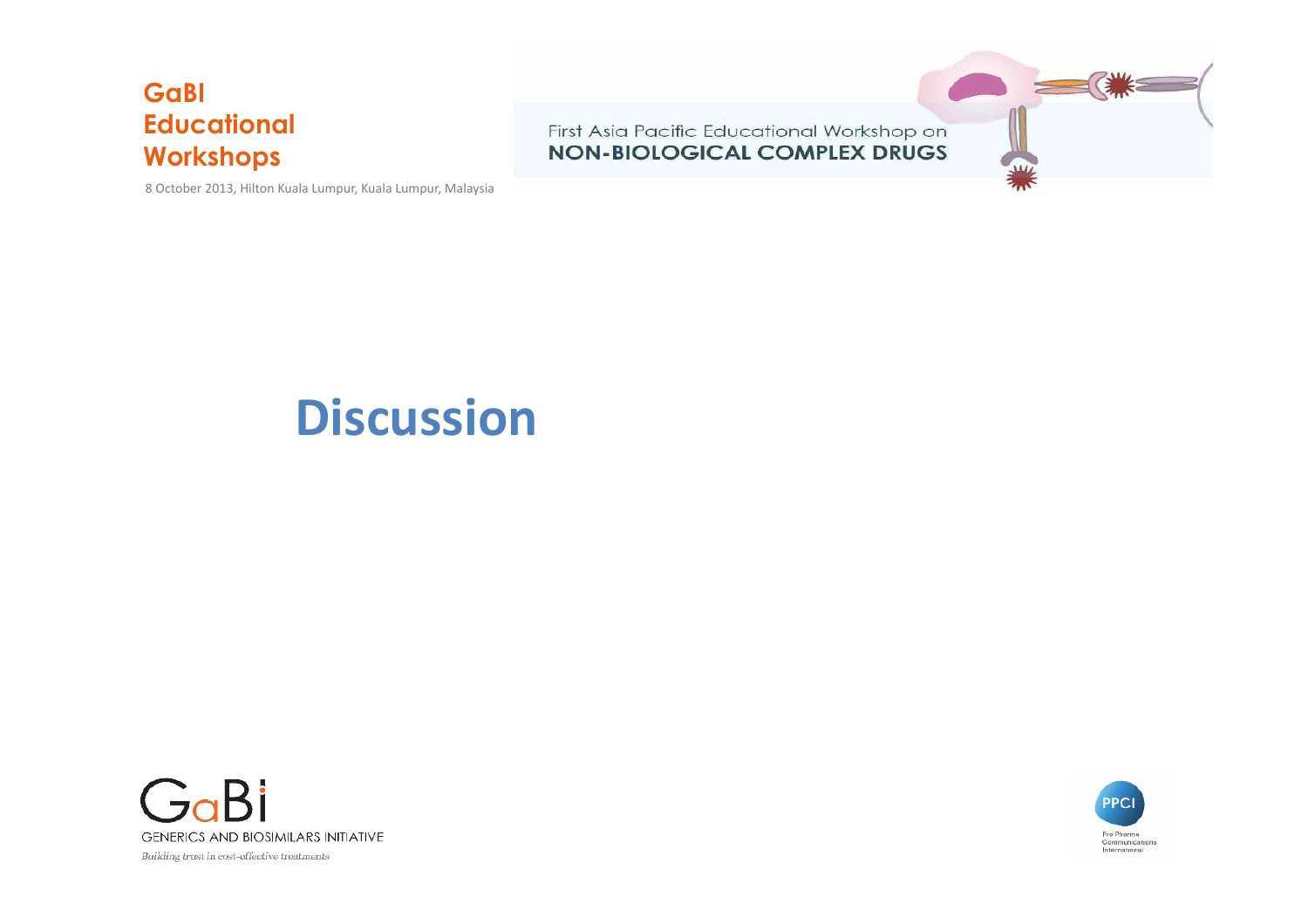First Asia Pacific Educational Workshop on **NON-BIOLOGICAL COMPLEX DRUGS** 

8 October 2013, Hilton Kuala Lumpur, Kuala Lumpur, Malaysia

## **The structure of I.V. iron is delicate**





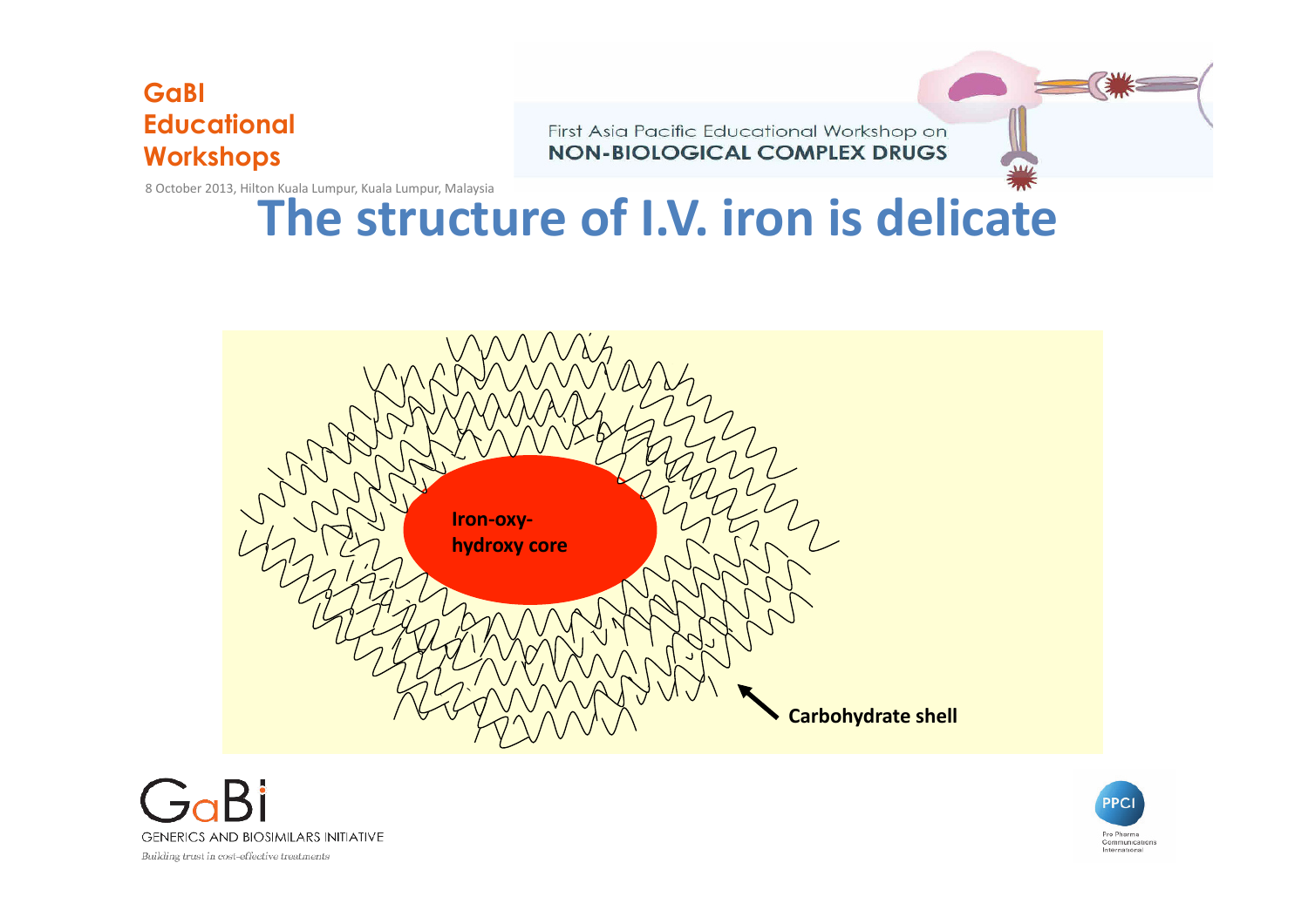First Asia Pacific Educational Workshop on **NON-BIOLOGICAL COMPLEX DRUGS** 



## **Physiopathology**

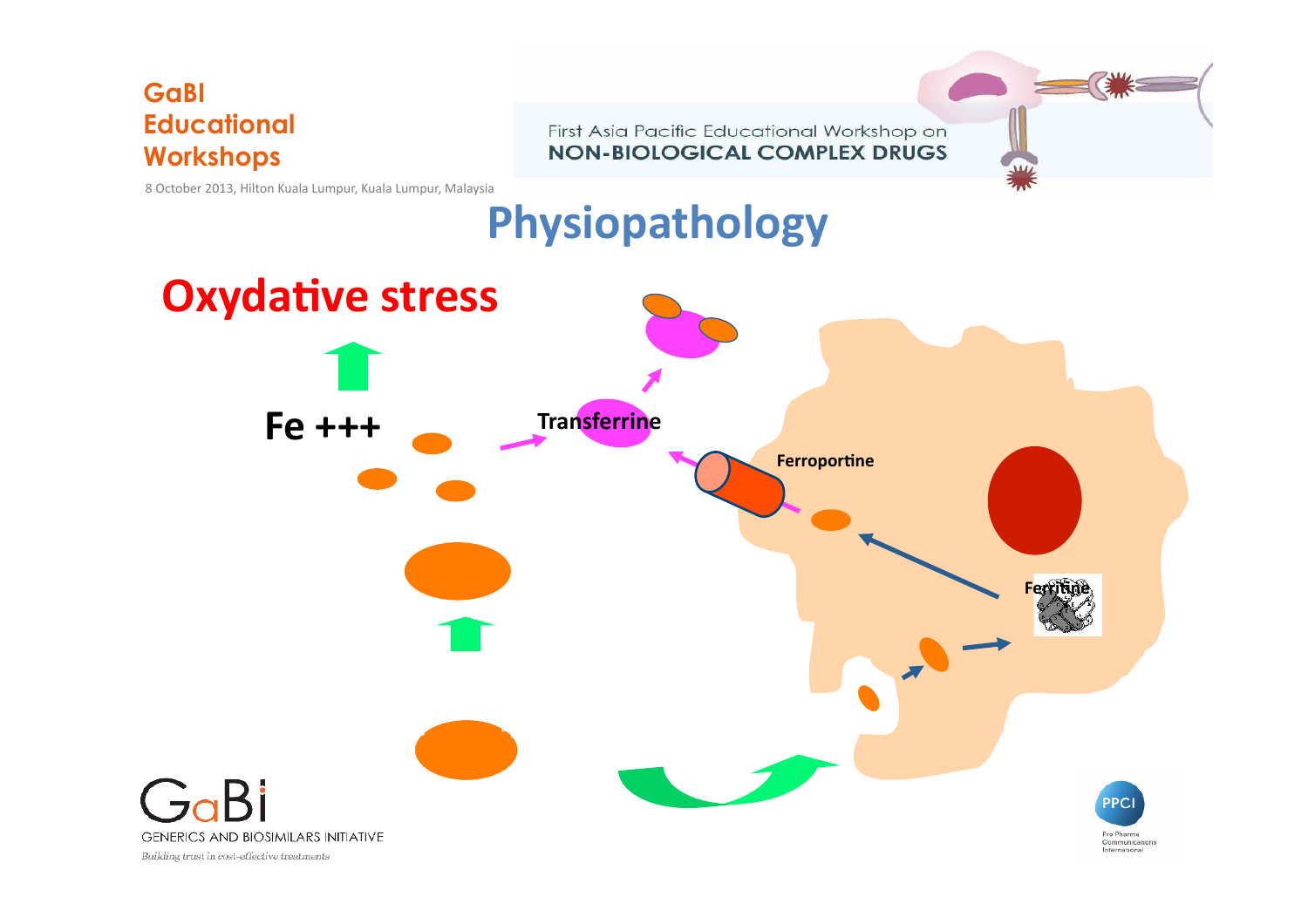First Asia Pacific Educational Workshop on **NON-BIOLOGICAL COMPLEX DRUGS** 

8 October 2013, Hilton Kuala Lumpur, Kuala Lumpur, Malaysia

## **There is now FOUR evidence-papers showing that ISS and** Venofer<sup>®</sup> are not therapeutically equivalent

Do two intravenous iron sucrose preparations have the same efficacy.

**J** Rottembourg et al Mephrol Dial Transplant 2011;26:3262-3267.

**Clinical case reports raise doubts about the therapeutic equivalence of an iron** sucrose similar preparation compared with iron sucrose originator.

**J Stein et al Curr Med Res Opin 2012;28:241-243.** 

Effects of intravenous iron on mononuclear cells during the haemodialysis session.

A Martin-Malo et al . Nephrol Dial Transpl 2012;27:2465-71.

**Comparison of adverse events profile of Intravenous iron sucrose and Iron sucrose** similar in post-partum and Gynecologic operative patients. **ES Lee, BR Park. Curr Med Res Opin 2013 29:147-151.**



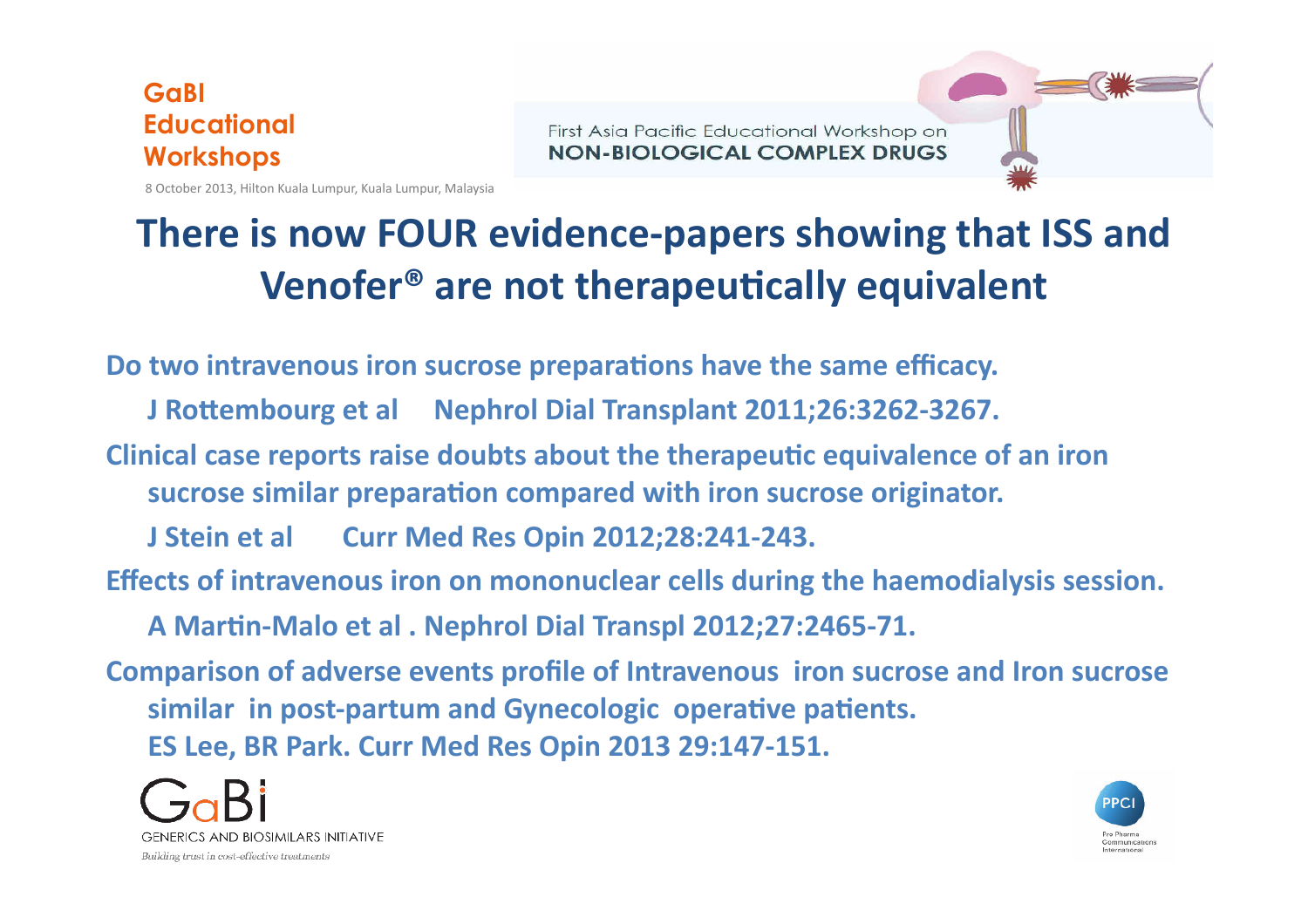First Asia Pacific Educational Workshop on **NON-BIOLOGICAL COMPLEX DRUGS** 

8 October 2013, Hilton Kuala Lumpur, Kuala Lumpur, Malaysia

### **Markers of the Oxydative Stress**



**ROS: Reactive Oxygen Species. VCAM-1 Vascular cell adhesion molecule 1** 

Effects of intravenous iron on mononuclear cells during the haemodialysis session. A Martin-Malo et al . Nephrol Dial Transpl.2012;27:2465.



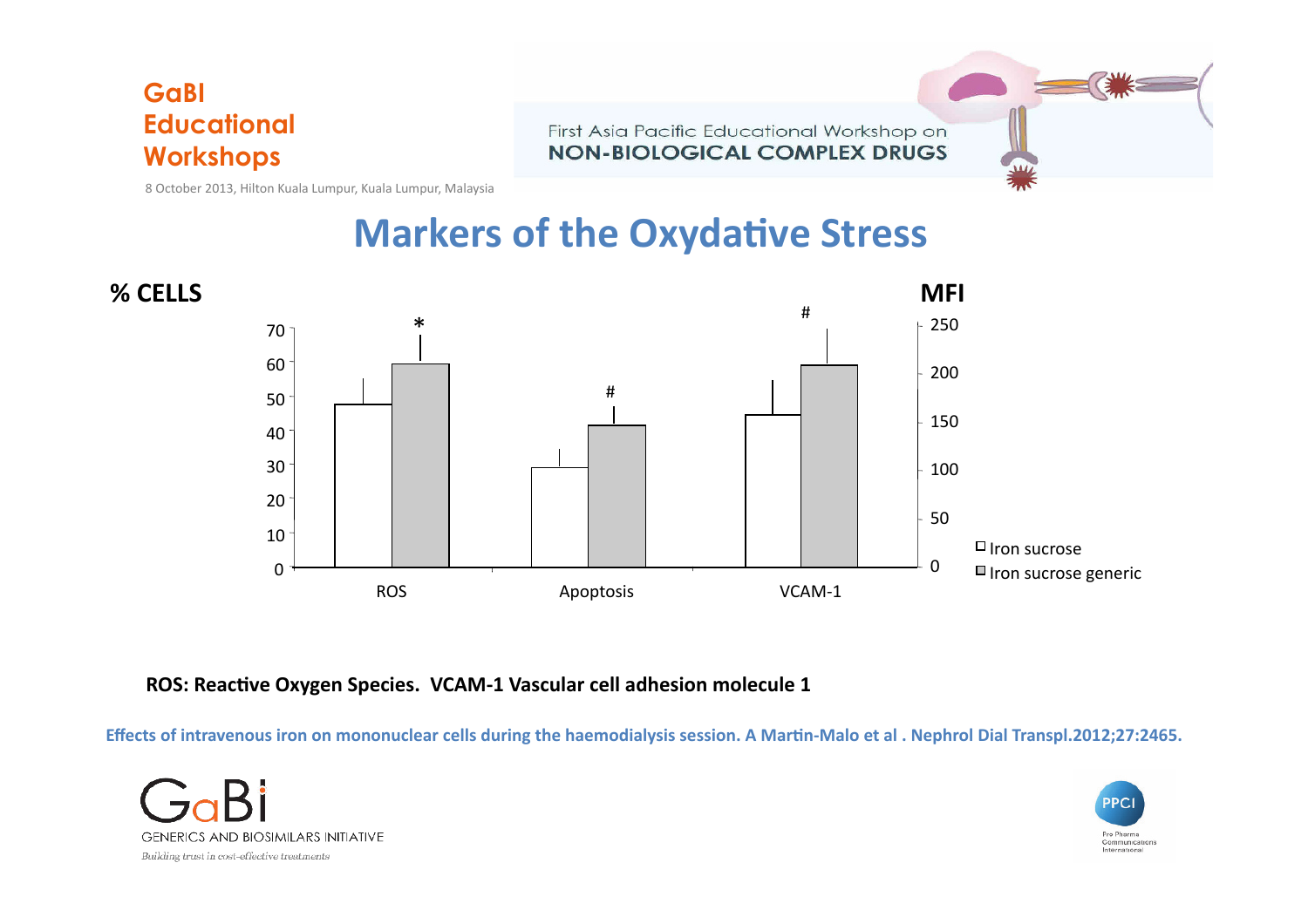First Asia Pacific Educational Workshop on **NON-BIOLOGICAL COMPLEX DRUGS** 

8 October 2013, Hilton Kuala Lumpur, Kuala Lumpur, Malaysia

## **Comparison of adverse event profile of Intravenous Iron Sucrose and Iron Sucrose Similar in Post partum and Gynecologic operative patients**



**Retrospective analysis of patients treated in a single site over a period of 4 years with the originator Venofer® or ISS** 

**Data collected for all treated patients in an anonymous manner with data points focusing on tolerability (adverse events during and after injection of IV iron)** 



**GENERICS AND BIOSIMILARS INITIATIVE** Building trust in cost-effective treatments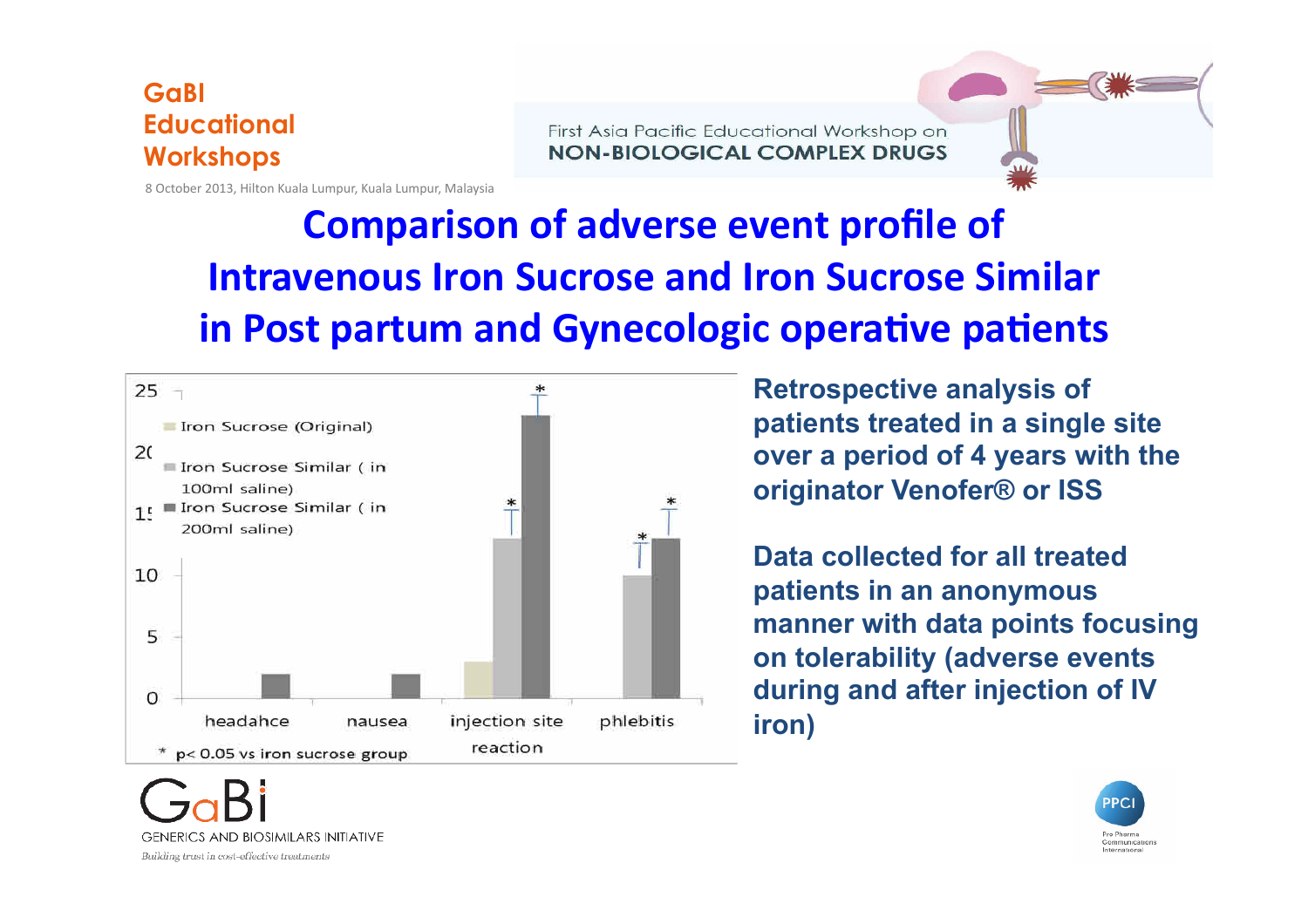First Asia Pacific Educational Workshop on **NON-BIOLOGICAL COMPLEX DRUGS** 

8 October 2013, Hilton Kuala Lumpur, Kuala Lumpur, Malaysia

## **Conclusions of the observational study**

- Venofer<sup>®</sup> and Fer Mylan<sup>®</sup> may not be therapeutically equivalent.
- Switching to Fer Mylan<sup>®</sup> led to a destabilization of patients causing a significant decrease in Hb **levels and iron indices.**
- The change in iron indices raises questions on the stability of the Fer Mylan<sup>®</sup> complex and its **impact on iron distribution (potentially deposited in the wrong compartment) and oxidative stress.**
- Drug consumption to reach and maintain target Hb levels increased, resulting in patients being **exposed to higher doses of DA and I.V. iron, which is a concern in a vulnerable population such** as HD patients.
- The increase in total drug costs negated the economic rationale of the switch.

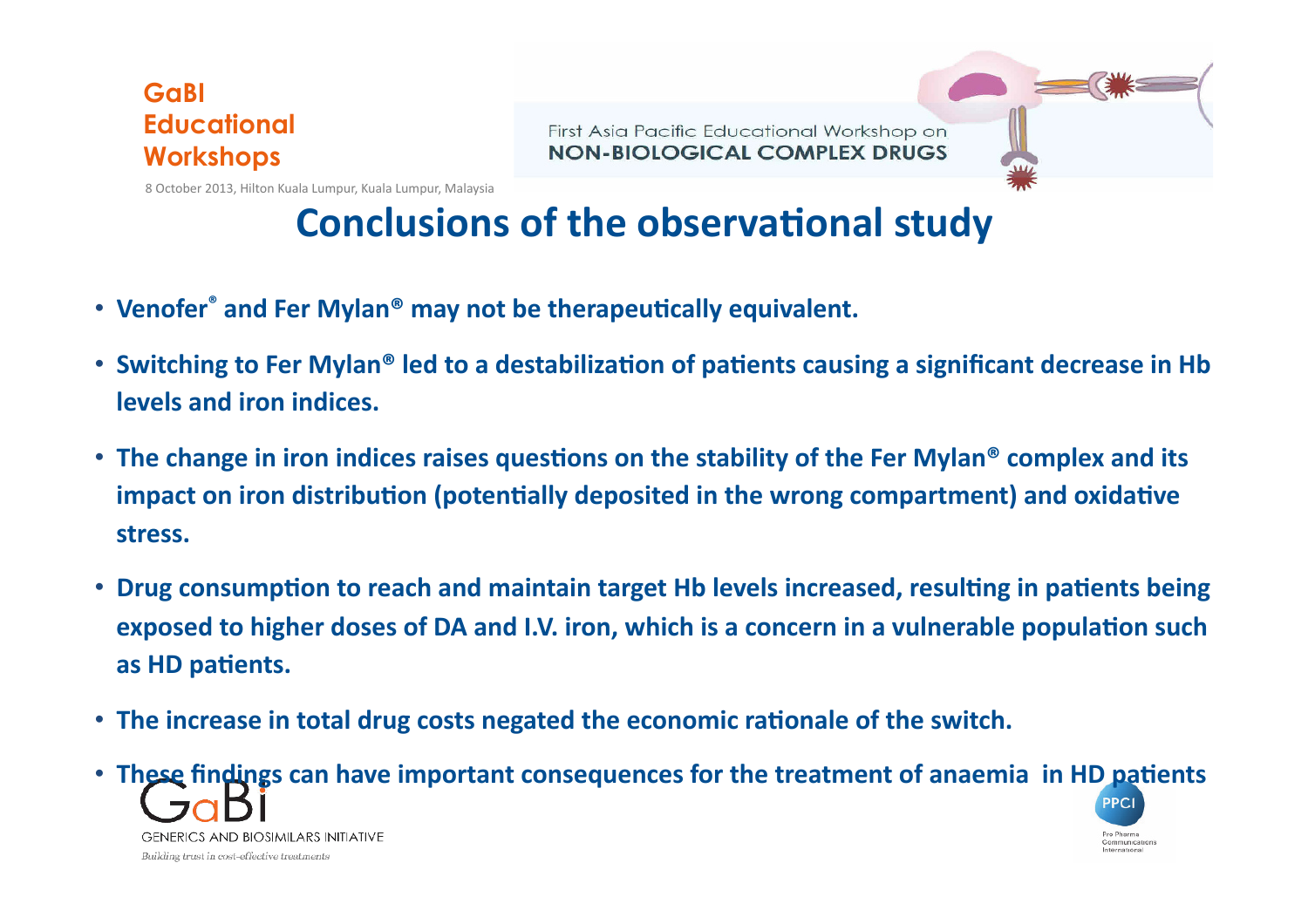First Asia Pacific Educational Workshop on **NON-BIOLOGICAL COMPLEX DRUGS** 

8 October 2013, Hilton Kuala Lumpur, Kuala Lumpur, Malaysia

### How do we differentiate Venofer<sup>®</sup> from iron sucrose similars?



Non Clinical evaluation:  $\uparrow$  inflammation, oxidative stress parameters, blood pressure, liver enzymes, iron deposits, nitrosative stress ...

#### **1-Different Physicochemical & Structural Properties**

Different specifications: MW, reduction potentials, turbidity points, kinetics of degradation

**GENERICS AND BIOSIMILARS INITIATIVE** Building trust in cost-effective treatments

HPs = Healthcare Professionals, HAs = Healthcare Authorities



1. Independent Lab; 2. Toblli studies; 3. & 4. Rottembourg study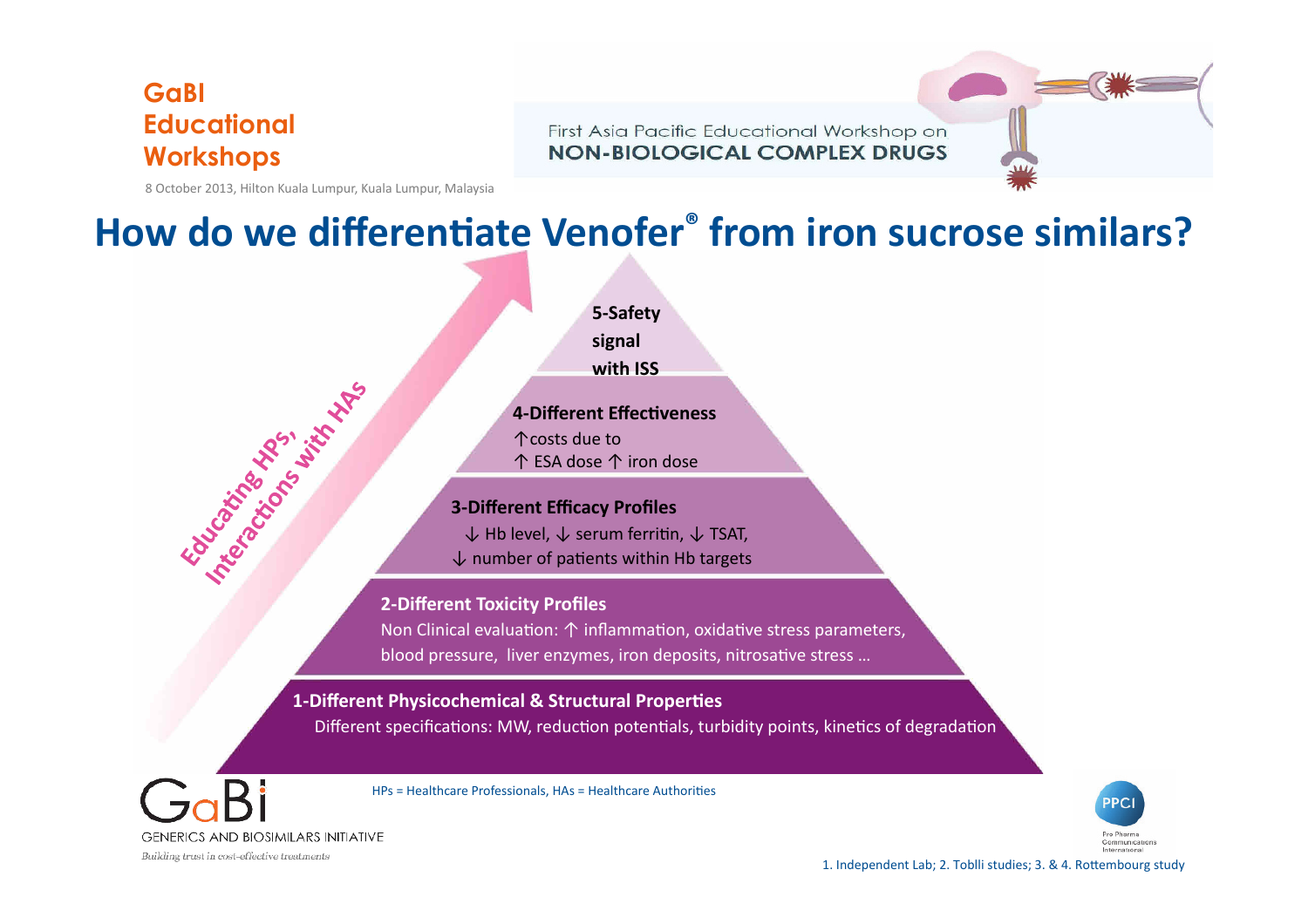First Asia Pacific Educational Workshop on **NON-BIOLOGICAL COMPLEX DRUGS** 

8 October 2013, Hilton Kuala Lumpur, Kuala Lumpur, Malaysia

### How the evidence on ISSs may change stakeholders' perspective

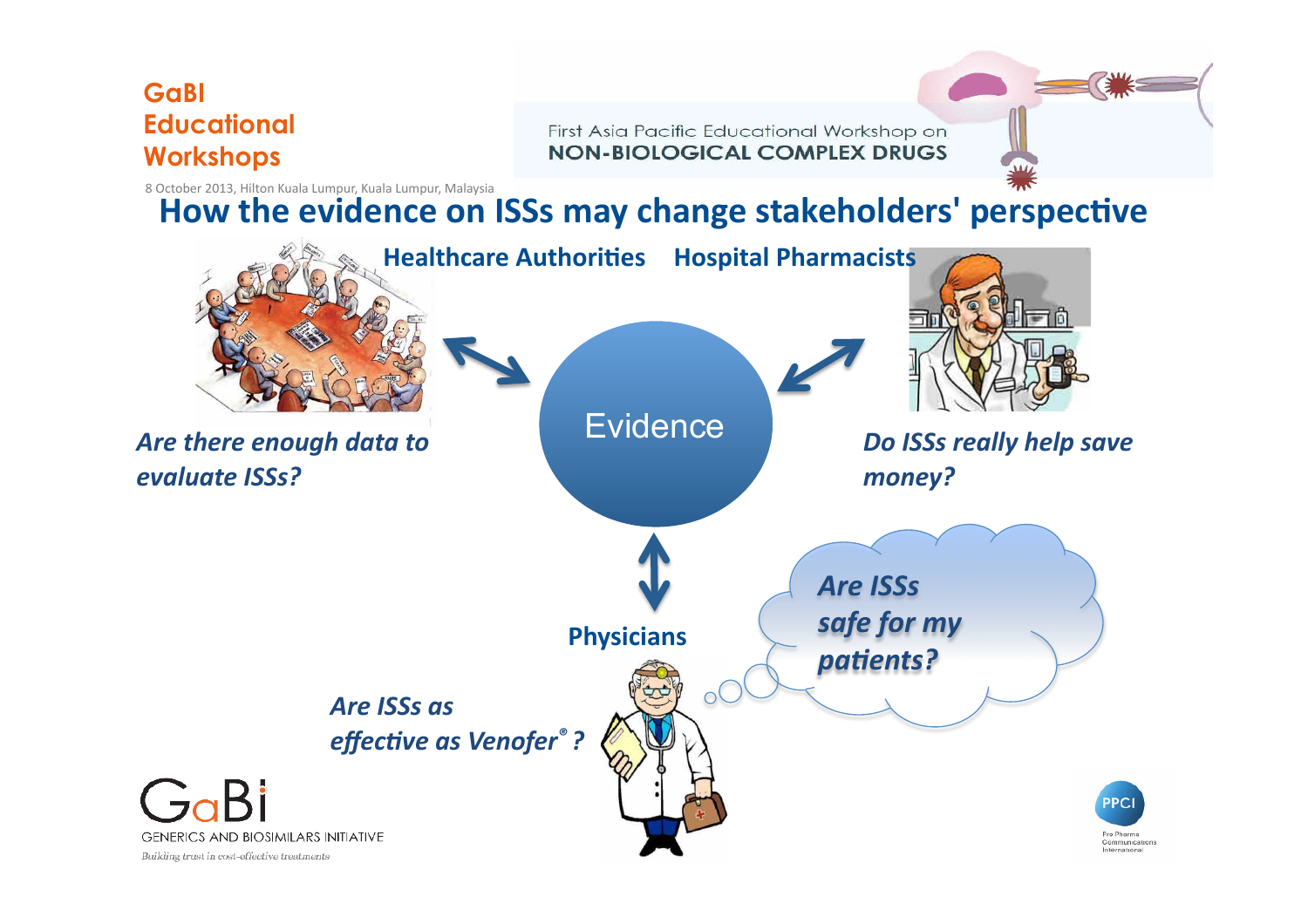8 October 2013, Hilton Kuala Lumpur, Kuala Lumpur, Malaysia



## **Back Up Slides**



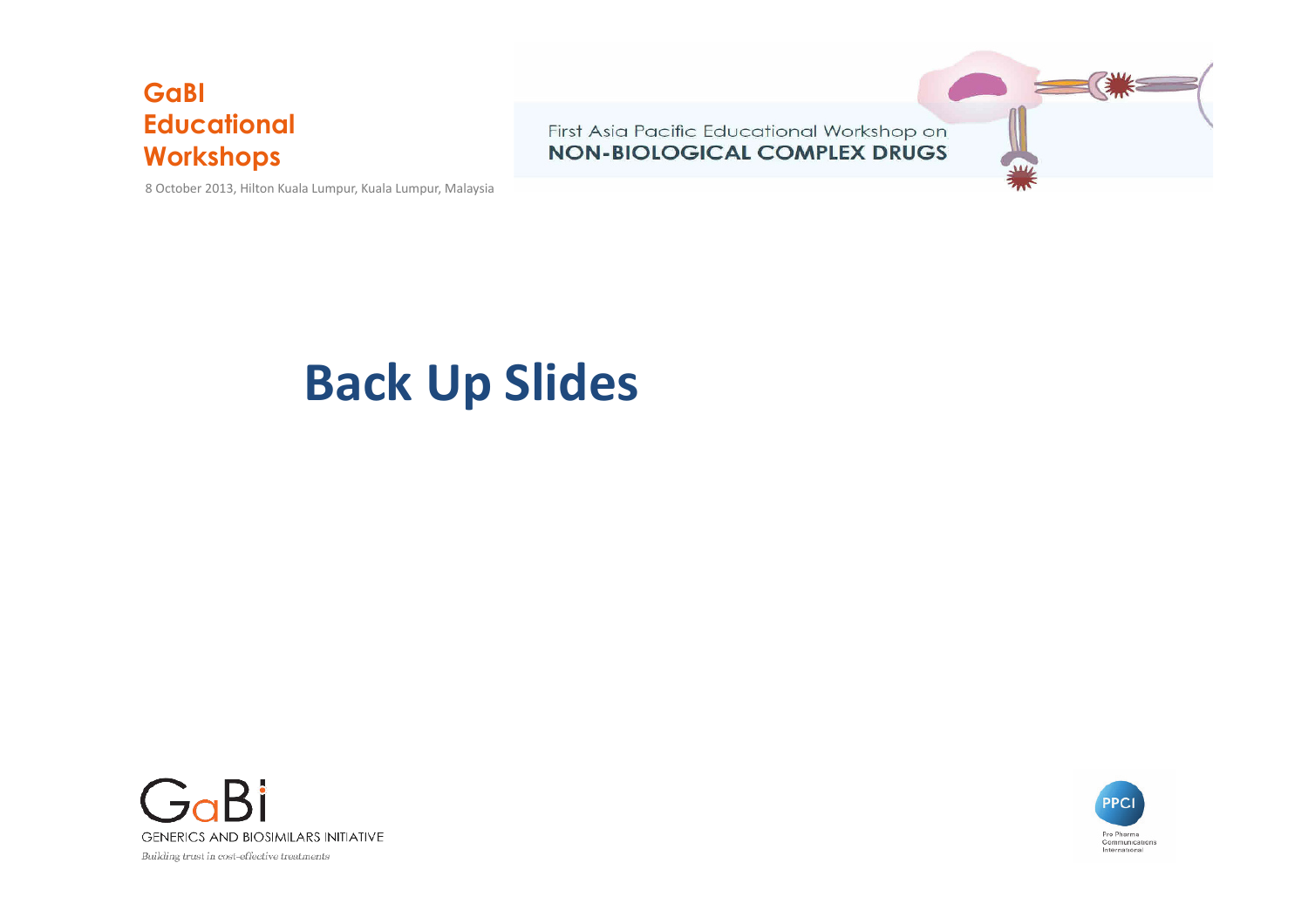## JOURNAL OFFICIEL DE LA RÉPUBLIQUE FRANÇAISE

## **Workshops** Avis relatif à l'octroi d'autorisation de mise sur le marché de spécialités pharmaceutiques

Spécialité dénommée ENALAVIS 20 mg/12,5 mg, comprimé sécable, code identifiant de spécialité :  $6.694.984.8$ 

MEDIS EHF.

 $S<sub>on</sub>$ 

**Educational** 

Composition : maléate d'énalapril 20 mg, hydrochlorothiazide 12,5 mg, pour un comprimé. – Codes identifiants de présentation : 388 396-8 ou 34009 388 396 8 5 (28 comprimés sous plaquettes thermoformées [aluminium/PVC]); 388 397-4 ou 34009 388 397 4 6 (28 comprimés en flacon [polypropylène] avec fermeture de sécurité enfant); cette spécialité est un générique de CO RENITEC, comprimé sécable (décision du 16 octobre 2008).

Spécialité dénommée FER MYLAN 100 mg/5 ml, solution à diluer pour perfusion, code identifiant de spécialité : 6 388 943 1 :

**MYLAN SAS.** 

Composition : fer 100 mg (sous forme de complexe d'hydroxyde ferrique, saccharose 2 700 mg), pour 5 ml de solution injectable. – Codes identifiants de présentation : 574 036-8 ou 34009 574 036 8 3 (5 ml en ampoule [en verre/brun]; boîte de 1); 574 037-4 ou 34009 574 037 4 4 (5 ml en ampoule [en verre/brun]; boîte de 5); 574 038-0 ou 34009 574 038 0 5 (5 ml en ampoule [en verre/brun]; boîte de 10); 574 039-7 ou 34009 574 039 7 3 (5 ml en ampoule [en verre/brun] : boîte de 20) (décision du 27 octobre 2008).



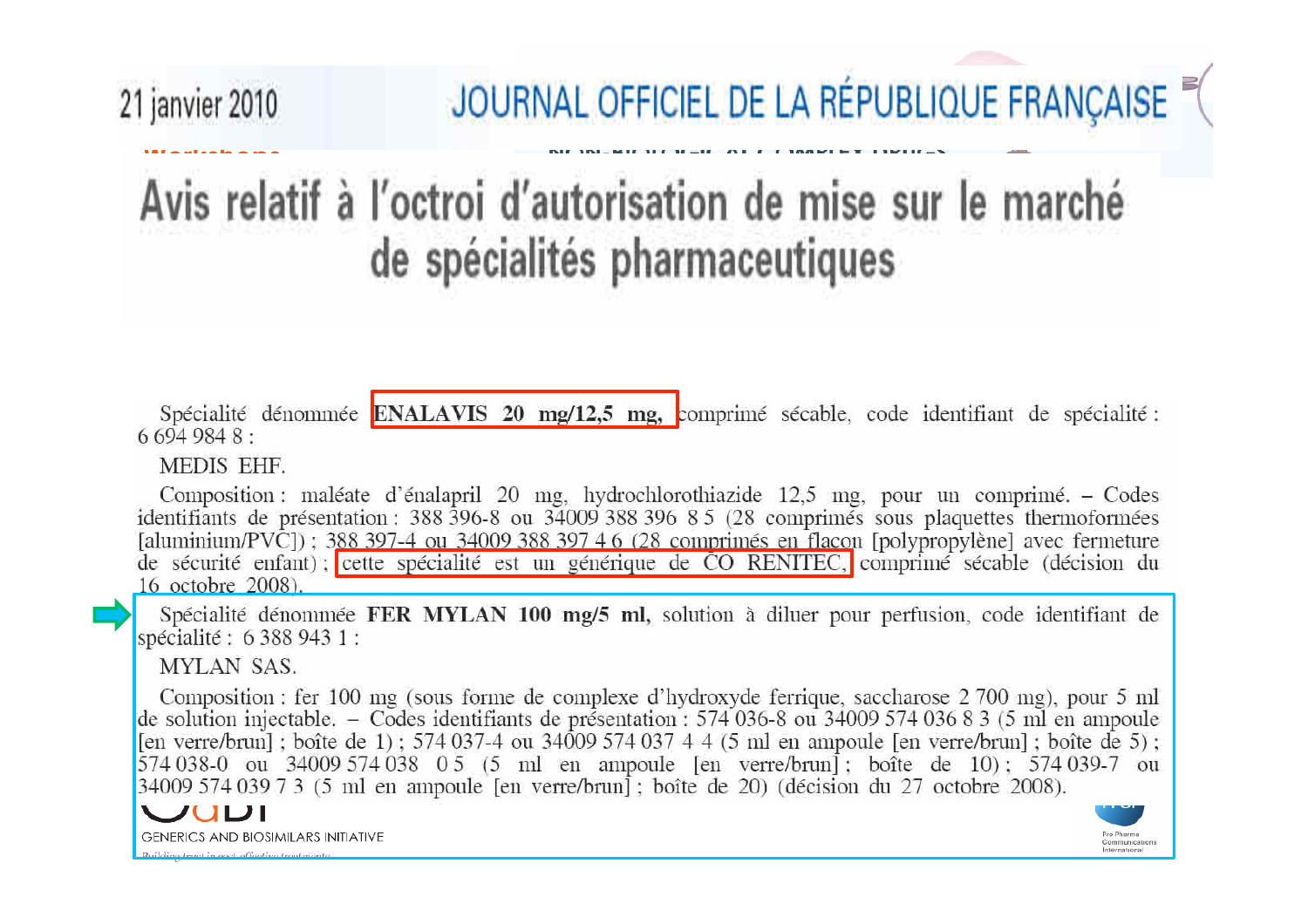

First Asia Pacific Educational Workshop on **NON-BIOLOGICAL COMPLEX DRUGS** 

8 October 2013, Hilton Kuala Lumpur, Kuala Lumpur, Malaysia

## The polarographic representation of Venofer<sup>®</sup> and an ISS are not the same





*Buillenofessor Jacques* Rottembourg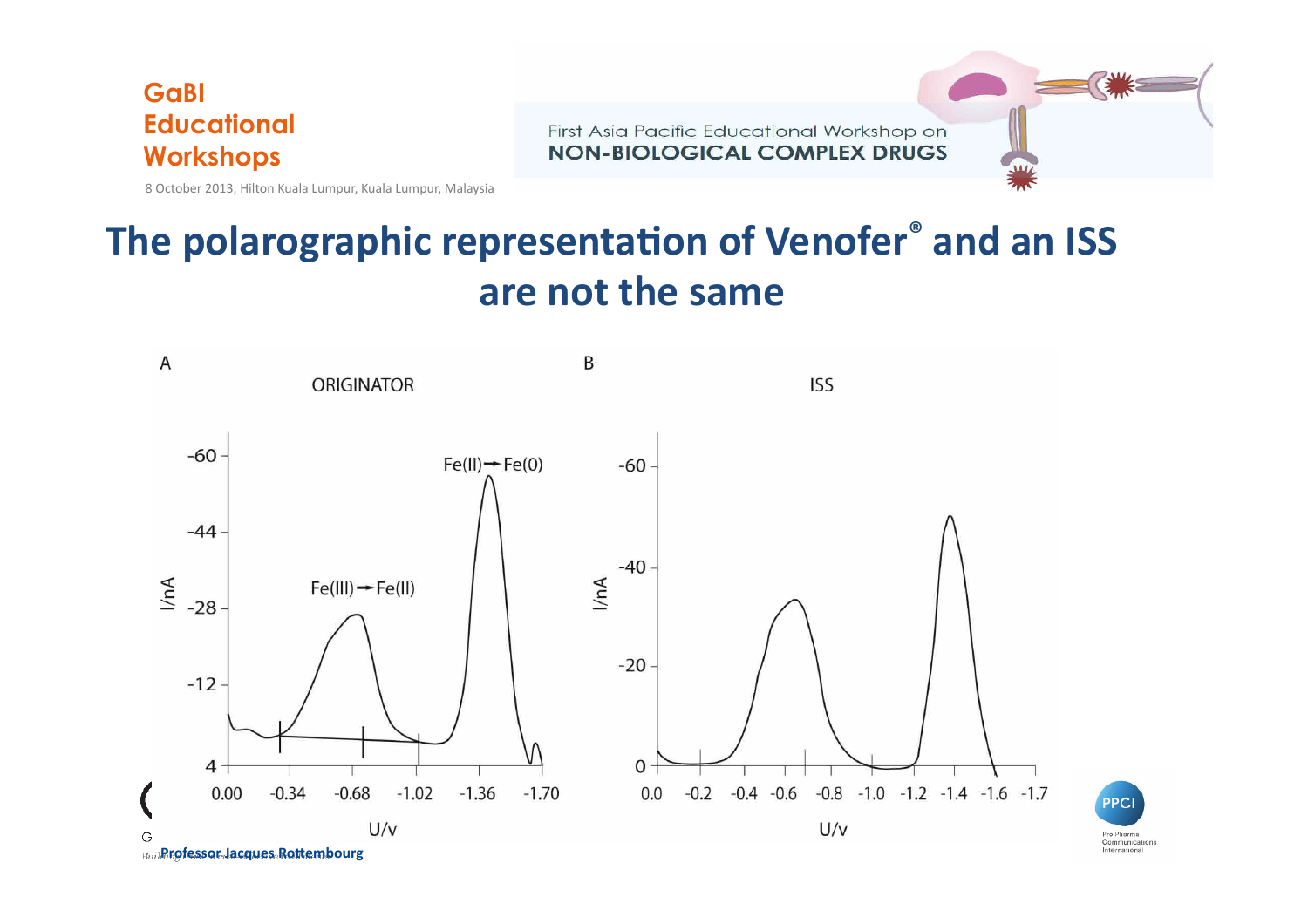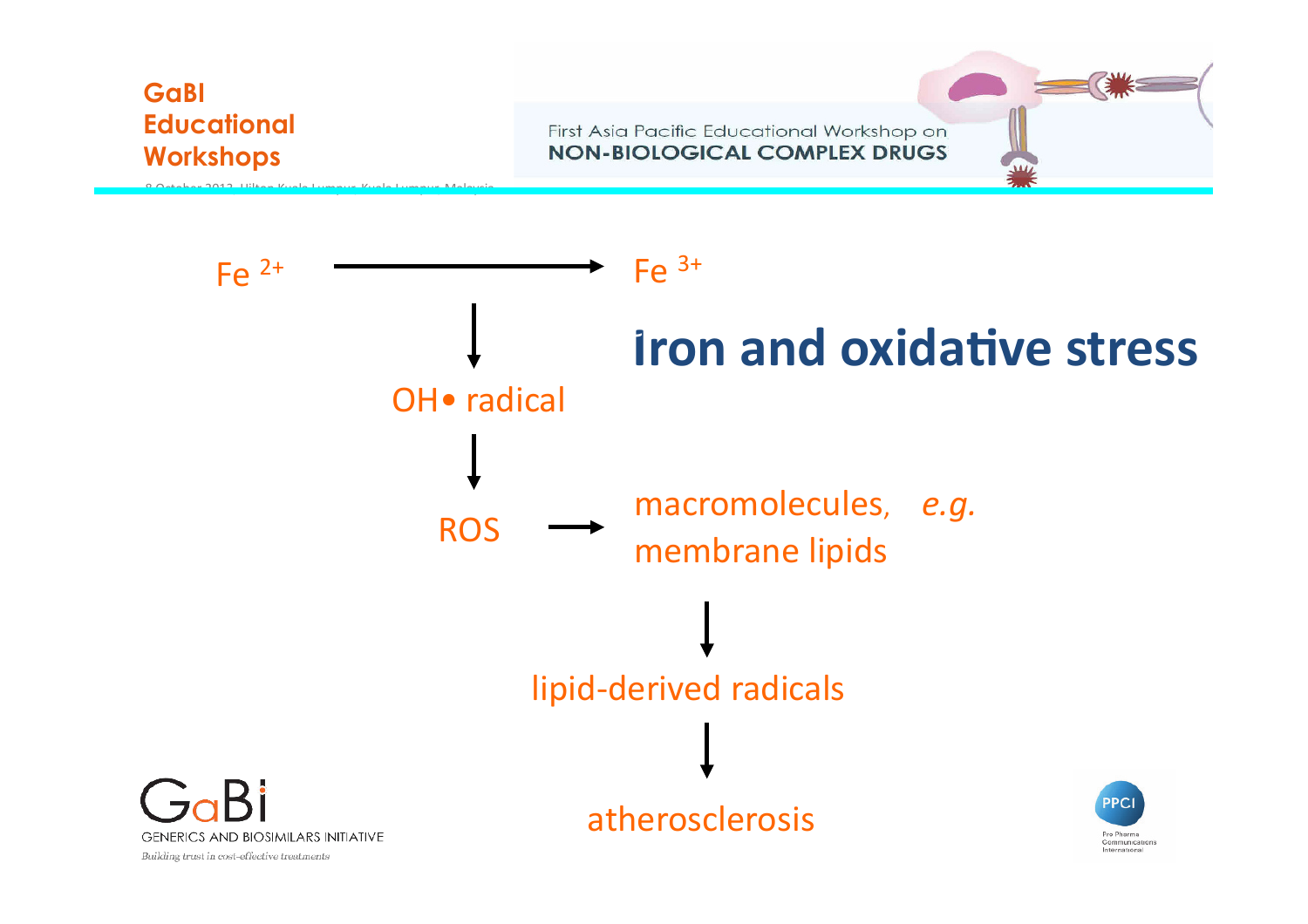

First Asia Pacific Educational Workshop on **NON-BIOLOGICAL COMPLEX DRUGS** 

8 October 2013, Hilton Kuala Lumpur, Kuala Lumpur, Malaysia

## **Increased oxidative stress**

- Because of its ability to generate radical formation *in vitro*, iron has been implicated as a cause of oxidative stress
- Association between iron and oxidative stress in *in vitro* studies<sup>1,2</sup>
- All i.v. iron preparations show potential to increase oxidative stress, but evidence is transient and lacking in clinical situations<sup>3</sup>



1. Zager RA et al. *Kidney Int* 2004;6<sup>PPS-1</sup> 2. Zager RA *et al*. *Am J Kidney Dis* 2002;40:90–103. 3. Scheiber-Mojdehkar B *et al*. *J Am Soc Nephrol* 2004;15:1648–55.

 $^{\prime}$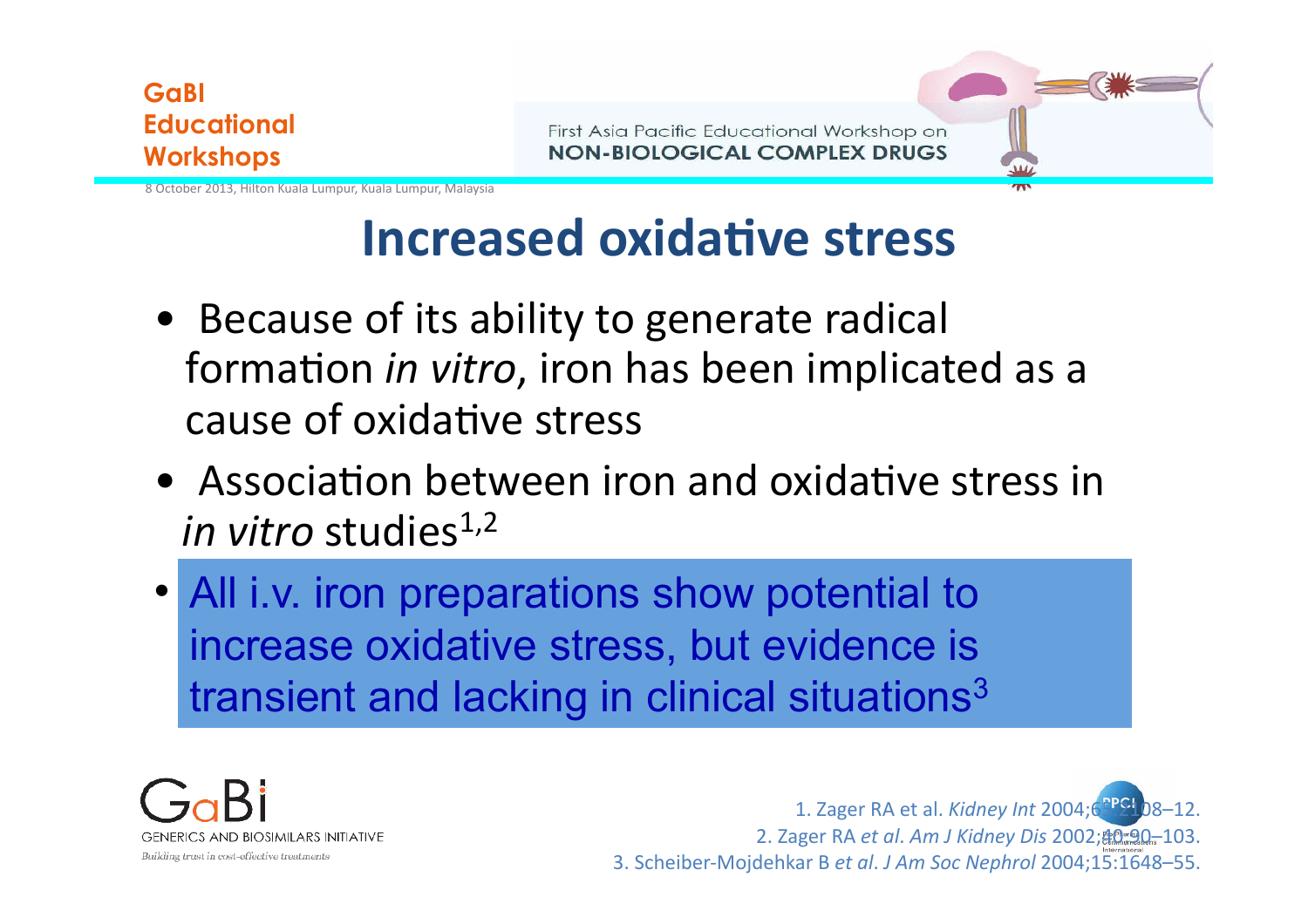8. October 2013, Hilton Kuala Lumpur, Kuala Lumpur, Malaysia

First Asia Pacific Educational Workshop on **NON-BIOLOGICAL COMPLEX DRUGS** 

## **Hypophosphataemia following i.v. iron**



Konjiki O et al. Japanese J Geriatrics 1994;31:805-10.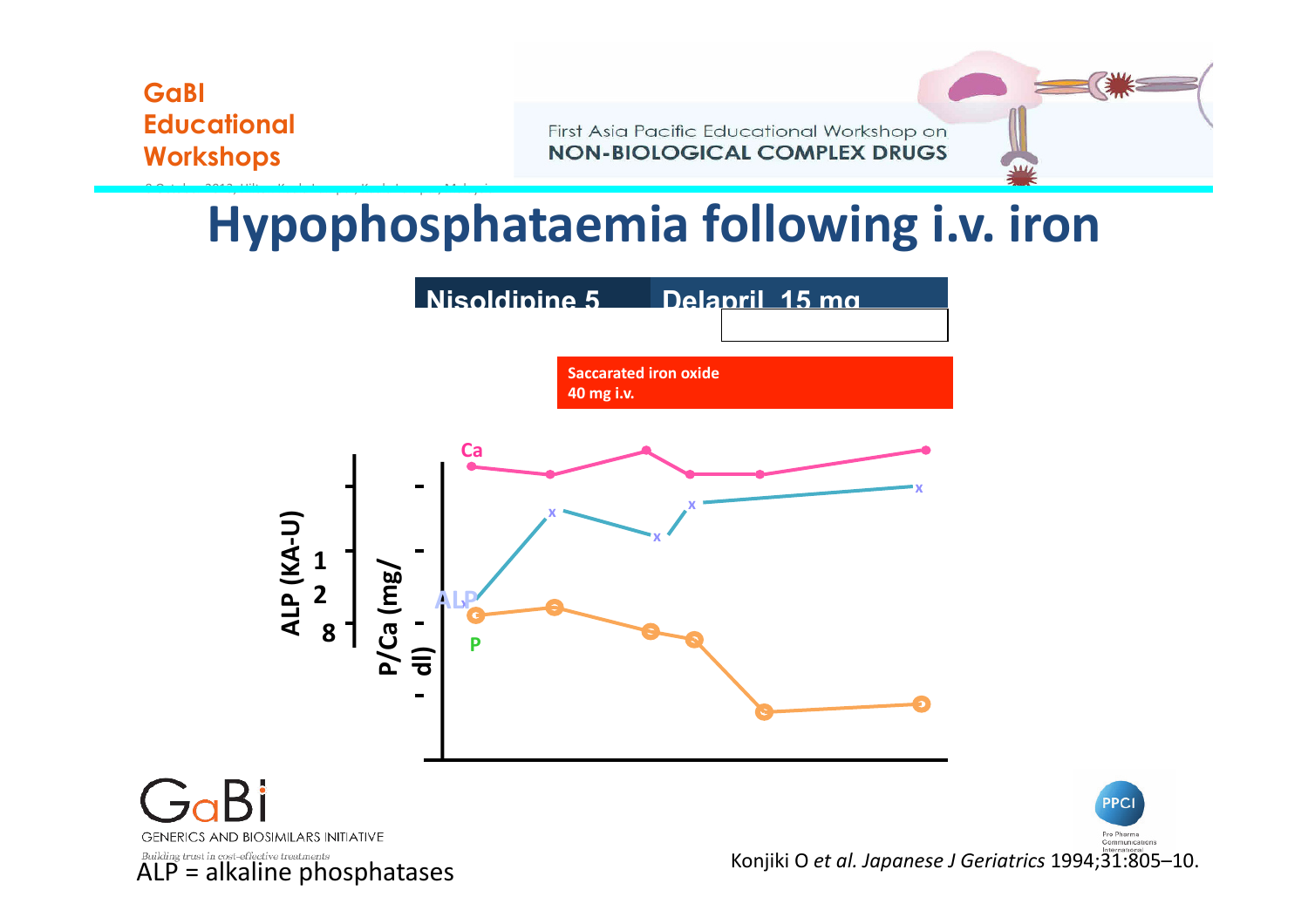First Asia Pacific Educational Workshop on **NON-BIOLOGICAL COMPLEX DRUGS** 

## **8** October 2013, Hilton Kuala Lumpur, Kuala Lumpur, Malaysia<br>**Anaemia drug expenditure**

|                                                | Period <sub>1</sub><br>$n = 75$ | Period <sub>2</sub><br>$n = 75$ | <b>Difference</b><br>$P_2-P_1$ | $\frac{0}{0}$<br>change |
|------------------------------------------------|---------------------------------|---------------------------------|--------------------------------|-------------------------|
| $\textbf{Iron}$ – total cost –<br>all patients | $11,981 \in$                    | $12,674$ €                      | $693 \in$                      | $+6\%$                  |
| <b>Mean iron cost/</b><br>patient              | $160 \in$                       | $169 \in$                       | $Q \in$                        | $+6\%$                  |
| DA total cost -<br>all patients                | $108,060 \in$                   | $121,643$ €                     | $13,583$ €                     | $+13\%$                 |
| <b>Mean DA cost/patient</b>                    | $1,441 \in$                     | $1,622$ €                       | $181 \in$                      | $+13\%$                 |
| Anaemia drug total<br><b>costs</b>             | 120,040€                        | $134,316 \in$                   | $14,276$ €                     | $+12\%$                 |
| <b>Mean cost/patient</b>                       | $1,601 \in$                     | $1,791 \in$                     | 190€                           | $+12\%$                 |